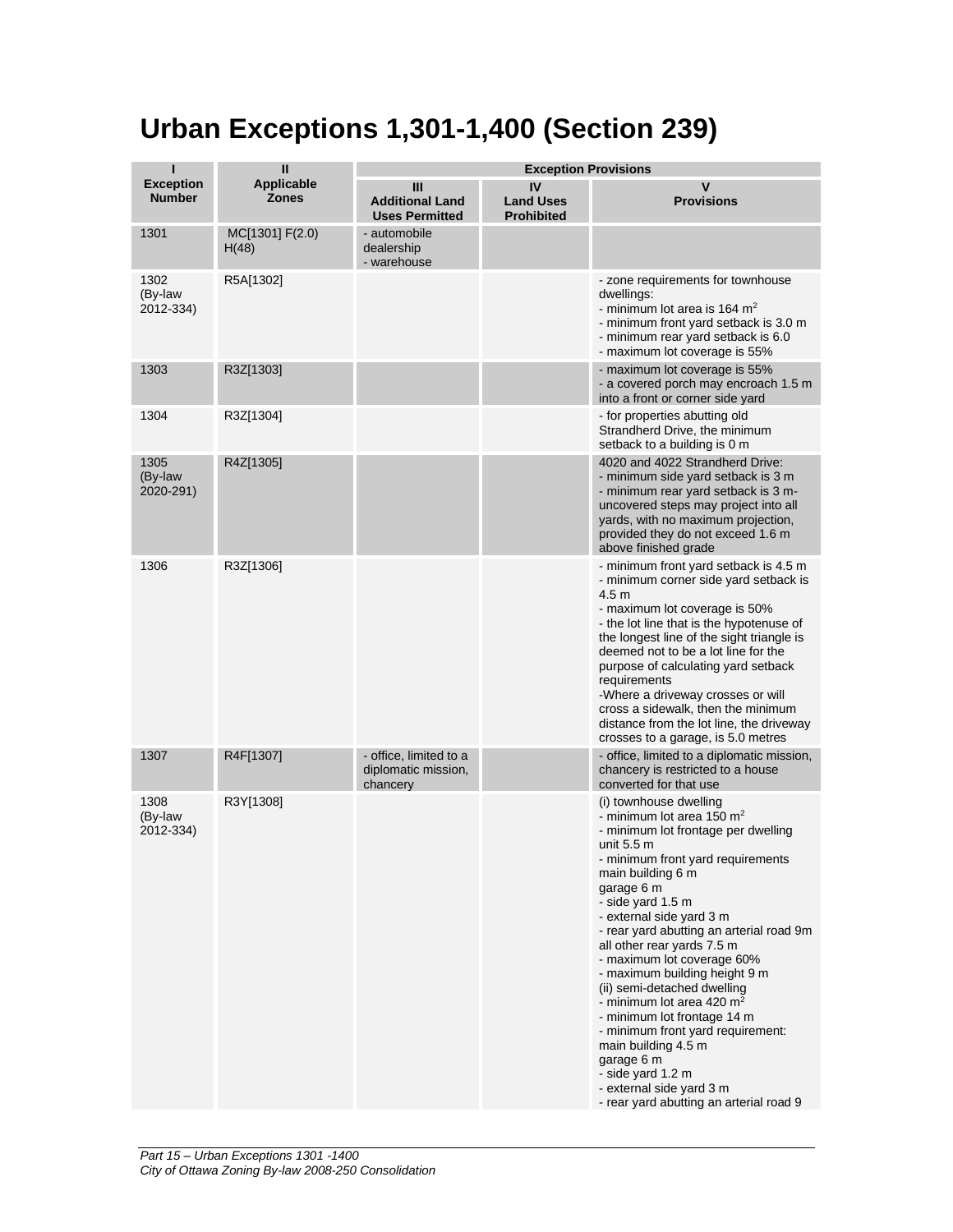| ī                                                    | $\mathbf{I}$                      | <b>Exception Provisions</b>                          |                                             |                                                                                                                                                                                                                                                                                                                                                                                                                                                                                                                                                                                                                                                                                                                                                                                                                                        |
|------------------------------------------------------|-----------------------------------|------------------------------------------------------|---------------------------------------------|----------------------------------------------------------------------------------------------------------------------------------------------------------------------------------------------------------------------------------------------------------------------------------------------------------------------------------------------------------------------------------------------------------------------------------------------------------------------------------------------------------------------------------------------------------------------------------------------------------------------------------------------------------------------------------------------------------------------------------------------------------------------------------------------------------------------------------------|
| <b>Exception</b><br><b>Number</b>                    | <b>Applicable</b><br><b>Zones</b> | Ш<br><b>Additional Land</b><br><b>Uses Permitted</b> | IV<br><b>Land Uses</b><br><b>Prohibited</b> | $\mathsf{V}$<br><b>Provisions</b>                                                                                                                                                                                                                                                                                                                                                                                                                                                                                                                                                                                                                                                                                                                                                                                                      |
|                                                      |                                   |                                                      |                                             | m<br>- all other rear yards 6 m<br>- maximum lot coverage<br>building height at one storey 55%<br>building height greater than one storey<br>45 %<br>- maximum building height 9 m                                                                                                                                                                                                                                                                                                                                                                                                                                                                                                                                                                                                                                                     |
| 1309<br>(By-law<br>2020-291)                         | R4Z[1309]                         |                                                      |                                             | - maximum lot coverage 35%<br>- minimum front yard setback is 2 m<br>- minimum rear yard setback is 16.4 m                                                                                                                                                                                                                                                                                                                                                                                                                                                                                                                                                                                                                                                                                                                             |
| 1310                                                 | R4Z[1310] H(12.9)                 |                                                      |                                             | - a parapet may project 1.2 m above<br>the roof line<br>- minimum front yard setback is 2.6 m<br>- minimum side yard abutting a<br>commercial zone is 1.8 m<br>-minimum side yard abutting a<br>residential zone is 9 m<br>- minimum rear yard setback is 0 m<br>- parking requirements:<br>one parking space per unit and 0.17<br>visitor parking spaces per unit                                                                                                                                                                                                                                                                                                                                                                                                                                                                     |
| 1311<br>(By-law<br>2012-334)                         | R3Z[1311]                         |                                                      |                                             | - townhouse dwelling minimum lot<br>width 5 m<br>- maximum lot coverage is 55%<br>- minimum front yard setback is 0.6 m<br>minimum rear yard setback is 0.6 m<br>- minimum side yard setback for yards<br>abutting a 0.3 m reserve is 0.6<br>- the maximum permitted projection<br>into a side yard is 2.5 m provided it<br>does not exceed a height greater than<br>the horizontal distance to the side lot<br>line<br>- these lands may be treated as one<br>lot for zoning by-law purposes<br>- a maximum projection of 2.5 m into<br>the front, corner side or rear yard is<br>permitted, provided it does not exceed<br>a height greater than the horizontal<br>distance to the affected front, corner<br>side, or rear lot line; and a porch must<br>not be located closer than 1m to the<br>front, corner side or rear lot line |
| 1312<br>(By-law<br>2010-383)<br>(By-law<br>2008-337) | R3XX[1312]                        |                                                      |                                             | - minimum front yard setback:<br>- 5.5 m for main building<br>- 4.0 m for private garage, except<br>where a driveway serving the garage<br>crosses a sidewalk then 6.0 meters is<br>required<br>- minimum rear yard setback for one<br>storey dwelling: 6 m<br>-minimum corner side yard setback:<br>3.0 <sub>m</sub>                                                                                                                                                                                                                                                                                                                                                                                                                                                                                                                  |
| 1313                                                 | R1MM[1313]                        |                                                      |                                             | - minimum lot area is 390 m2<br>- minimum front yard:<br>- 6 m for main building<br>- 7 m for private garage<br>- minimum rear yard setback is 9 m<br>- minimum corner side yard is 1.2 m<br>- minimum interior side yard is 1.2 m<br>on one side and 0.6 m on the other<br>side                                                                                                                                                                                                                                                                                                                                                                                                                                                                                                                                                       |
| 1314<br>(By-law                                      | R1MM[1314]                        |                                                      |                                             | - minimum lot area is 390 $m2$<br>- minimum front yard:                                                                                                                                                                                                                                                                                                                                                                                                                                                                                                                                                                                                                                                                                                                                                                                |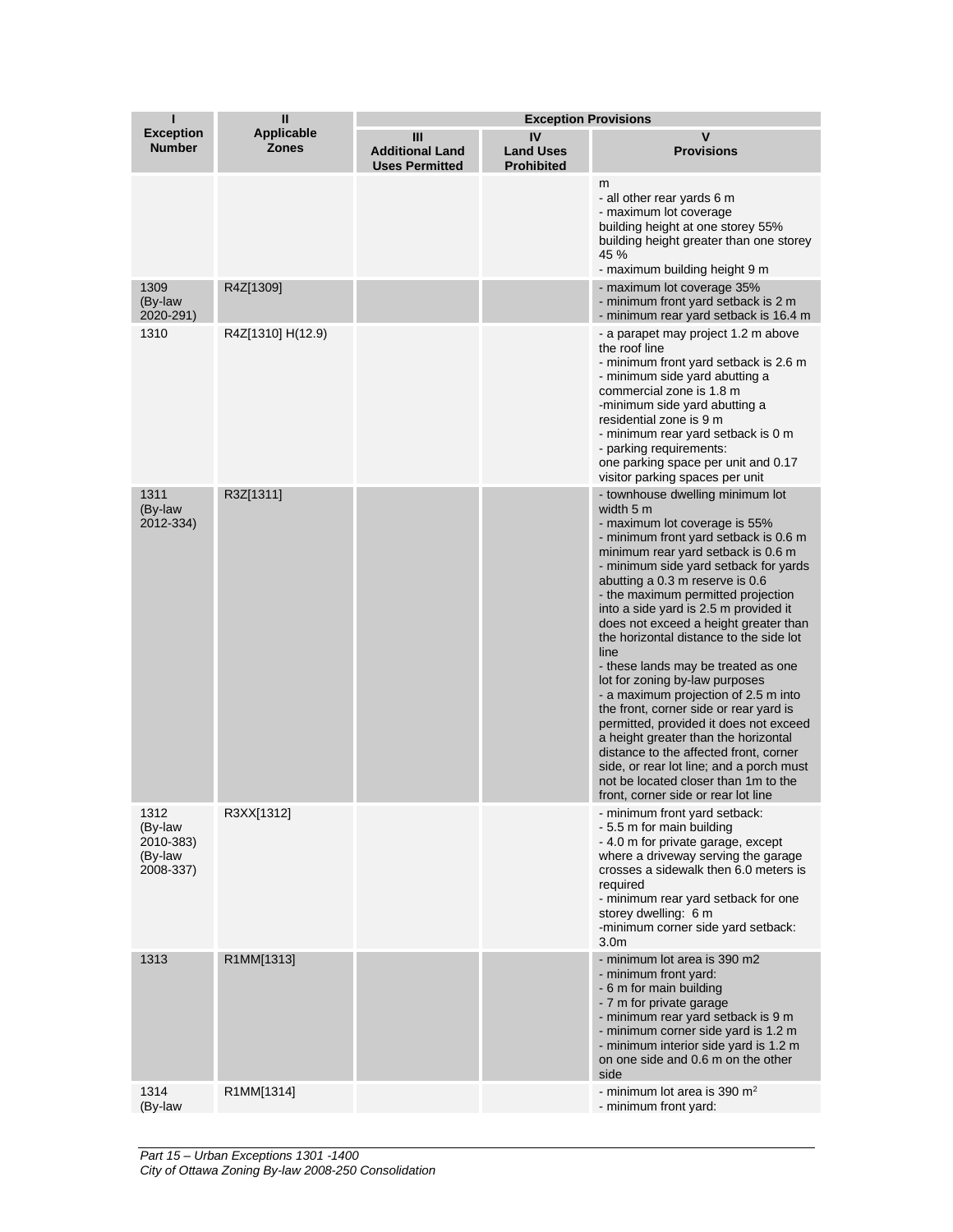| т                                 | $\mathbf{I}$                      | <b>Exception Provisions</b>                          |                                             |                                                                                                                                                                                                                                                                                                                                                                                                                                                                                                                                                                                                                                                                                                                                                                                                                                                                                                                                                                                                                                                                                                                                                                                                                                                                                    |
|-----------------------------------|-----------------------------------|------------------------------------------------------|---------------------------------------------|------------------------------------------------------------------------------------------------------------------------------------------------------------------------------------------------------------------------------------------------------------------------------------------------------------------------------------------------------------------------------------------------------------------------------------------------------------------------------------------------------------------------------------------------------------------------------------------------------------------------------------------------------------------------------------------------------------------------------------------------------------------------------------------------------------------------------------------------------------------------------------------------------------------------------------------------------------------------------------------------------------------------------------------------------------------------------------------------------------------------------------------------------------------------------------------------------------------------------------------------------------------------------------|
| <b>Exception</b><br><b>Number</b> | <b>Applicable</b><br><b>Zones</b> | Ш<br><b>Additional Land</b><br><b>Uses Permitted</b> | IV<br><b>Land Uses</b><br><b>Prohibited</b> | v<br><b>Provisions</b>                                                                                                                                                                                                                                                                                                                                                                                                                                                                                                                                                                                                                                                                                                                                                                                                                                                                                                                                                                                                                                                                                                                                                                                                                                                             |
| 2009-184)                         |                                   |                                                      |                                             | - 6 m for main building<br>- 7 m for private garage<br>- minimum rear yard setback is 7 m<br>- minimum corner side yard is 3.5 m or<br>1.2 m on the side that abuts an<br>unopened road allowance<br>- minimum interior side yard is 1.2 m<br>on one side and 0.6 m on the other<br>side                                                                                                                                                                                                                                                                                                                                                                                                                                                                                                                                                                                                                                                                                                                                                                                                                                                                                                                                                                                           |
| 1315                              | R3VV[1315]                        |                                                      |                                             | - the permitted projection into a corner<br>side yard of an uncovered step, ramp,<br>deck or porch not being part of the<br>main building foundation is 1.5 m,<br>except for a ramp designed to be used<br>by persons with disabilities, where no<br>minimum setback is required<br>- the permitted projection into a corner<br>side yard of a covered but<br>unenclosed porch not being part of the<br>main building foundation is 1.5 m,<br>provided that it is not located closer<br>than 1.5 m to the street lot line<br>- the permitted projection into a corner<br>side yard of balconies, bay windows,<br>belt courses, chimney breasts,<br>cornices, eaves, gutters, pilasters or<br>other similar architectural features and<br>sills will be no closer than 1.5 m to any<br>street lot line                                                                                                                                                                                                                                                                                                                                                                                                                                                                              |
| 1316                              | R3VV[1316]                        |                                                      |                                             | - the permitted projection into a corner<br>side yard of an uncovered step, ramp,<br>deck or porch not being part of the<br>main building foundation is 1.5 m,<br>except for a ramp designed to be used<br>by persons with disabilities, where no<br>minimum setback is required<br>- the permitted projection into a corner<br>side yard of a covered but<br>unenclosed porch not being part of the<br>main building foundation is 1.5 m,<br>provide that it is not located closer<br>than 1.5 m to the street lot line<br>- the permitted projection into a corner<br>side yard of balconies, bay windows,<br>belt courses, chimney breasts,<br>cornices, eaves, gutters, pilasters or<br>other similar architectural features and<br>sills will be no closer than 1.5 m to any<br>street lot line<br>- minimum separation distance<br>between facing walls for two dwellings<br>on the same lot is:<br>- 6 m where there is a private amenity<br>area for one or both of the dwellings<br>between the facing walls<br>- 2.4 m where there are no private<br>amenity areas for either of the<br>dwellings between the facing walls<br>- minimum yard setback is 5 m, except<br>for a wall containing the main entrance<br>to the apartment dwelling, where the<br>minimum is 3 m |
| 1317<br>(By-law<br>2010-307)      | R3VV[1317]                        | - semi-detached<br>dwelling                          |                                             | - the permitted projection into a corner<br>side yard of an uncovered step, ramp,<br>deck or porch not being part of the                                                                                                                                                                                                                                                                                                                                                                                                                                                                                                                                                                                                                                                                                                                                                                                                                                                                                                                                                                                                                                                                                                                                                           |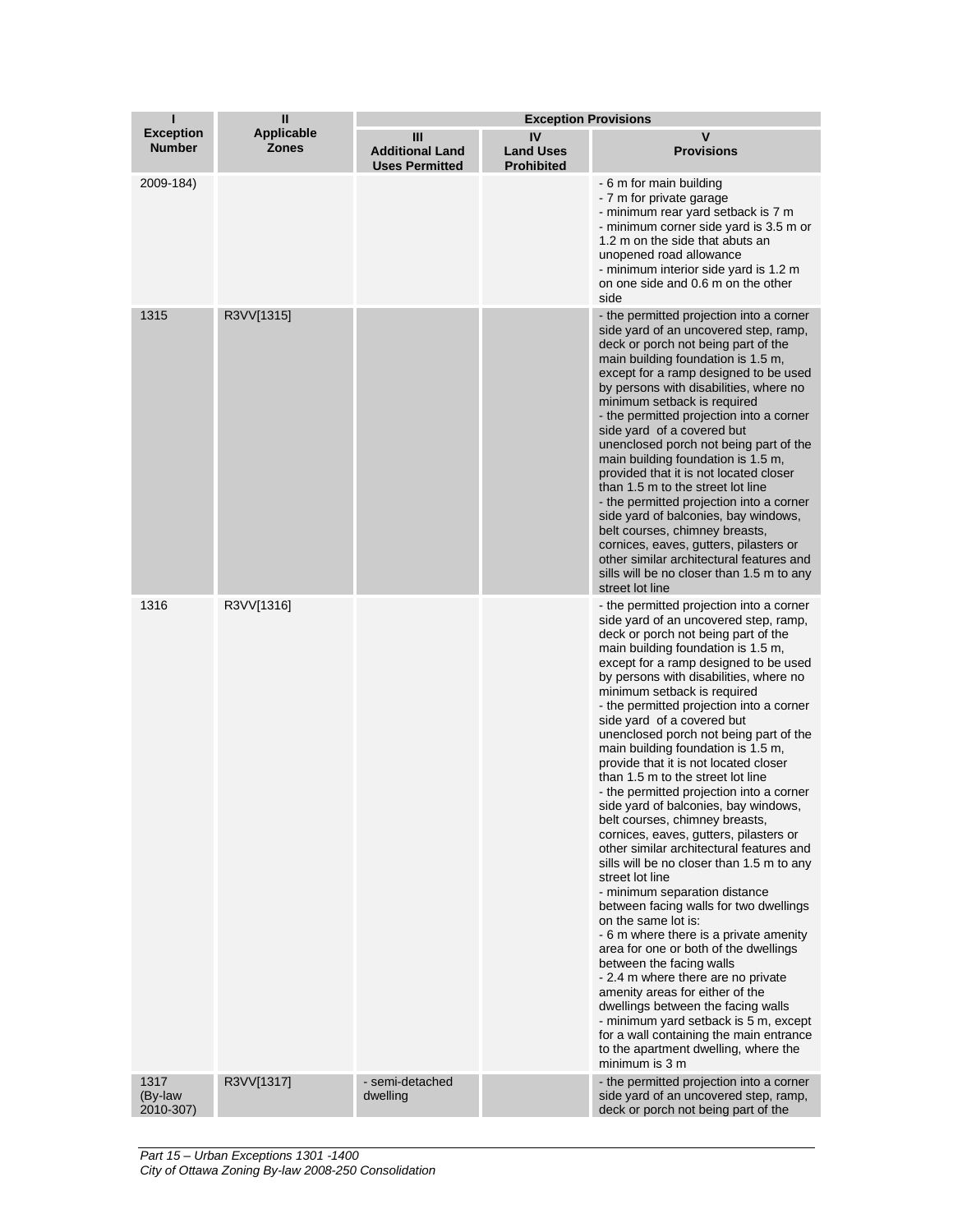| ı                                 | Ш                                 | <b>Exception Provisions</b>                          |                                             |                                                                                                                                                                                                                                                                                                                                                                                                                                                                                                                                                                                                                                                                                                                                                                                                                                                                                                                                                                                                                                                                                                                                                                                                                                                                                                                            |  |
|-----------------------------------|-----------------------------------|------------------------------------------------------|---------------------------------------------|----------------------------------------------------------------------------------------------------------------------------------------------------------------------------------------------------------------------------------------------------------------------------------------------------------------------------------------------------------------------------------------------------------------------------------------------------------------------------------------------------------------------------------------------------------------------------------------------------------------------------------------------------------------------------------------------------------------------------------------------------------------------------------------------------------------------------------------------------------------------------------------------------------------------------------------------------------------------------------------------------------------------------------------------------------------------------------------------------------------------------------------------------------------------------------------------------------------------------------------------------------------------------------------------------------------------------|--|
| <b>Exception</b><br><b>Number</b> | <b>Applicable</b><br><b>Zones</b> | Ш<br><b>Additional Land</b><br><b>Uses Permitted</b> | IV<br><b>Land Uses</b><br><b>Prohibited</b> | $\mathbf v$<br><b>Provisions</b>                                                                                                                                                                                                                                                                                                                                                                                                                                                                                                                                                                                                                                                                                                                                                                                                                                                                                                                                                                                                                                                                                                                                                                                                                                                                                           |  |
|                                   |                                   |                                                      |                                             | main building foundation is 1.5 m,<br>except for a ramp designed to be used<br>by persons with disabilities, where no<br>minimum setback is required<br>- the permitted projection into a corner<br>side yard of a covered but<br>unenclosed porch not being part of the<br>main building foundation is 1.5 m.<br>provide that it is not located closer<br>than 1.5 m to the street lot line<br>- the permitted projection into a corner<br>side yard of balconies, bay windows,<br>belt courses, chimney breasts,<br>cornices, eaves, gutters, pilasters or<br>other similar architectural features and<br>sills will be no closer than 1.5 m to any<br>street lot line<br>- minimum separation distance<br>between facing walls for two dwellings<br>on the same lot is:<br>- 6 m where there is a private amenity<br>area for one or both of the dwellings<br>between the facing walls<br>- 2.4 m where there are no private<br>amenity areas for either of the<br>dwellings between the facing walls<br>- minimum yard setback from a street<br>lot line for an apartment dwelling is 5<br>metres, except for a wall containing<br>the principal access to an apartment<br>dwelling, where the minimum setback<br>is 3 metres<br>- zone provision semi-detached<br>dwellings are the same as listed in the<br>R3Z zone |  |
| 1318<br>(By-law<br>2012-334)      | R3VV[1318]<br>R5A[1318]           | - detached, semi-<br>detached,<br>townhouse          |                                             | Setback requirements for a single or<br>semi-detached dwelling:<br>- front yard setback is 3 m<br>- side yard setback is 1 m with no door<br>in the facing wall and 1.2 m with a<br>door in the facing wall<br>- rear yard setback is 6 m<br>- corner side yard setback is 3 m<br>Setback requirements for a townhouse<br>dwelling:<br>- front yard setback is 5 m<br>- side yard setback is 1 m with no door<br>in the facing wall and 1.2 m with a<br>door in the facing wall<br>- rear yard setback is 6 m<br>- corner side yard setback is 3 m<br>- minimum density is 29 units per<br>hectare<br>Permitted projection requirements:<br>- a covered but unenclosed porch,<br>step, veranda or gazebo, and a<br>uncovered step, ramp, deck or porch,<br>all of which not being part of the main<br>building foundation, may project:<br>- 1.5 m from the lot line if it abuts a<br>street not less than 18 m in width<br>- 3 m from the lot line if it abuts a<br>street not less than 14 m, but not<br>greater than 17.5 m in width<br>- a balcony, bay window, belt courses,                                                                                                                                                                                                                                          |  |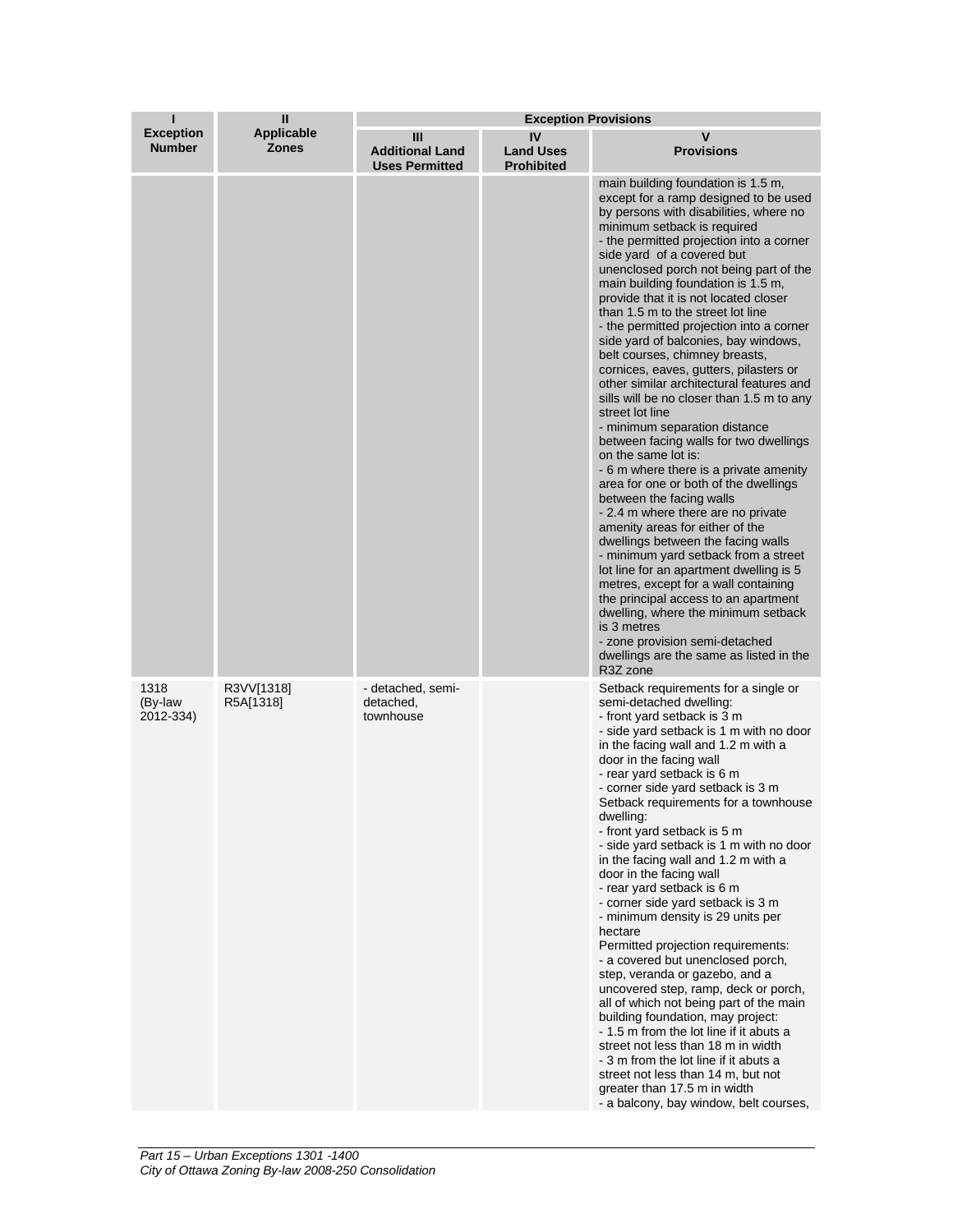| Ш<br><b>Exception Provisions</b><br>ı                                       |                                   |                                                      |                                             |                                                                                                                                                                                                                                                                                                                                                                                                                                                                                                                                                                                                                                                                                                                                                                                                                                                                                                                                                                                                                                                                                                                                                                                                                                                                                                                                                                                                                                                                                                                                                                                                                                    |
|-----------------------------------------------------------------------------|-----------------------------------|------------------------------------------------------|---------------------------------------------|------------------------------------------------------------------------------------------------------------------------------------------------------------------------------------------------------------------------------------------------------------------------------------------------------------------------------------------------------------------------------------------------------------------------------------------------------------------------------------------------------------------------------------------------------------------------------------------------------------------------------------------------------------------------------------------------------------------------------------------------------------------------------------------------------------------------------------------------------------------------------------------------------------------------------------------------------------------------------------------------------------------------------------------------------------------------------------------------------------------------------------------------------------------------------------------------------------------------------------------------------------------------------------------------------------------------------------------------------------------------------------------------------------------------------------------------------------------------------------------------------------------------------------------------------------------------------------------------------------------------------------|
| <b>Exception</b><br><b>Number</b>                                           | <b>Applicable</b><br><b>Zones</b> | Ш<br><b>Additional Land</b><br><b>Uses Permitted</b> | IV<br><b>Land Uses</b><br><b>Prohibited</b> | $\mathbf v$<br><b>Provisions</b>                                                                                                                                                                                                                                                                                                                                                                                                                                                                                                                                                                                                                                                                                                                                                                                                                                                                                                                                                                                                                                                                                                                                                                                                                                                                                                                                                                                                                                                                                                                                                                                                   |
|                                                                             |                                   |                                                      |                                             | chimney breasts, cornices, eaves,<br>qutters, pilasters<br>or other similar architectural features<br>and sills may project:<br>- 1.5 m from the lot line if it abuts a<br>street not less than 18 m in width<br>- 3 m from the lot line if it abuts a<br>street not less than 14 m, but not<br>greater than 17.5 m in width<br>- an uncovered step, ramp, deck or<br>porch, not being part of the main<br>building foundation, that is erected on<br>sonotubes or some other self-<br>supporting mechanism, except for a<br>ramp designed to be used by persons<br>with disabilities, where no minimum<br>setback is required may project 1.5 m<br>on roadway width not less than 18 m<br>or 3 m on roadway width not less than<br>14 m, not greater than 17.5 m                                                                                                                                                                                                                                                                                                                                                                                                                                                                                                                                                                                                                                                                                                                                                                                                                                                                  |
| 1319<br>(By-law<br>2014-292)<br>(By-law<br>2012-334)<br>(By-law<br>2008-386 | R3Z[1319] S233                    | apartment dwelling,<br>mid rise                      |                                             | - minimum lot area is 130 m2<br>- minimum corner side yard setback is<br>2.5 <sub>m</sub><br>- minimum rear yard facing a lane is<br>0.6 <sub>m</sub><br>- minimum setback for a garage:<br>- 4 m where a sidewalk is proposed<br>- 0.6 m where no sidewalk is<br>proposed, but no closer than the front<br>wall of the main building<br>- maximum building height:<br>- 20 m for an apartment<br>- 20 m for a townhouse dwelling where<br>units are back-to-back, as well as<br>side-to-side<br>- 12 m for all other dwelling types<br>- parking requirements: 1 space per<br>dwelling unit, including visitor spaces.<br>- building features, including porches,<br>entrance features, decks, building<br>overhangs, air conditioning,<br>fireplace/chimneys, balconies, eaves,<br>and bay window features among<br>others, are permitted no closer than<br>1m from the front and interior side lot<br>line, and 0.0 m to the sight triangle.<br>- except where located in a detached<br>dwelling, a home-based business<br>requires no parking unless the<br>business has an outside employee<br>- 60% of the area of any yard may be<br>used for parking<br>- for townhouse dwellings on a public<br>lane, 3.5 m. distance required<br>between an intersection and a<br>driveway<br>- corner sight triangle distance may be<br>reduced to 2.75 metres<br>- each block as shown as areas A-G<br>on Schedule 233 is considered one lot<br>for zoning purposes<br>- access to a lot by means of a rear<br>lane is permitted, provided the rear<br>lane is a minimum of 8.5 metres wide.<br>Where access is via the rear lane, the |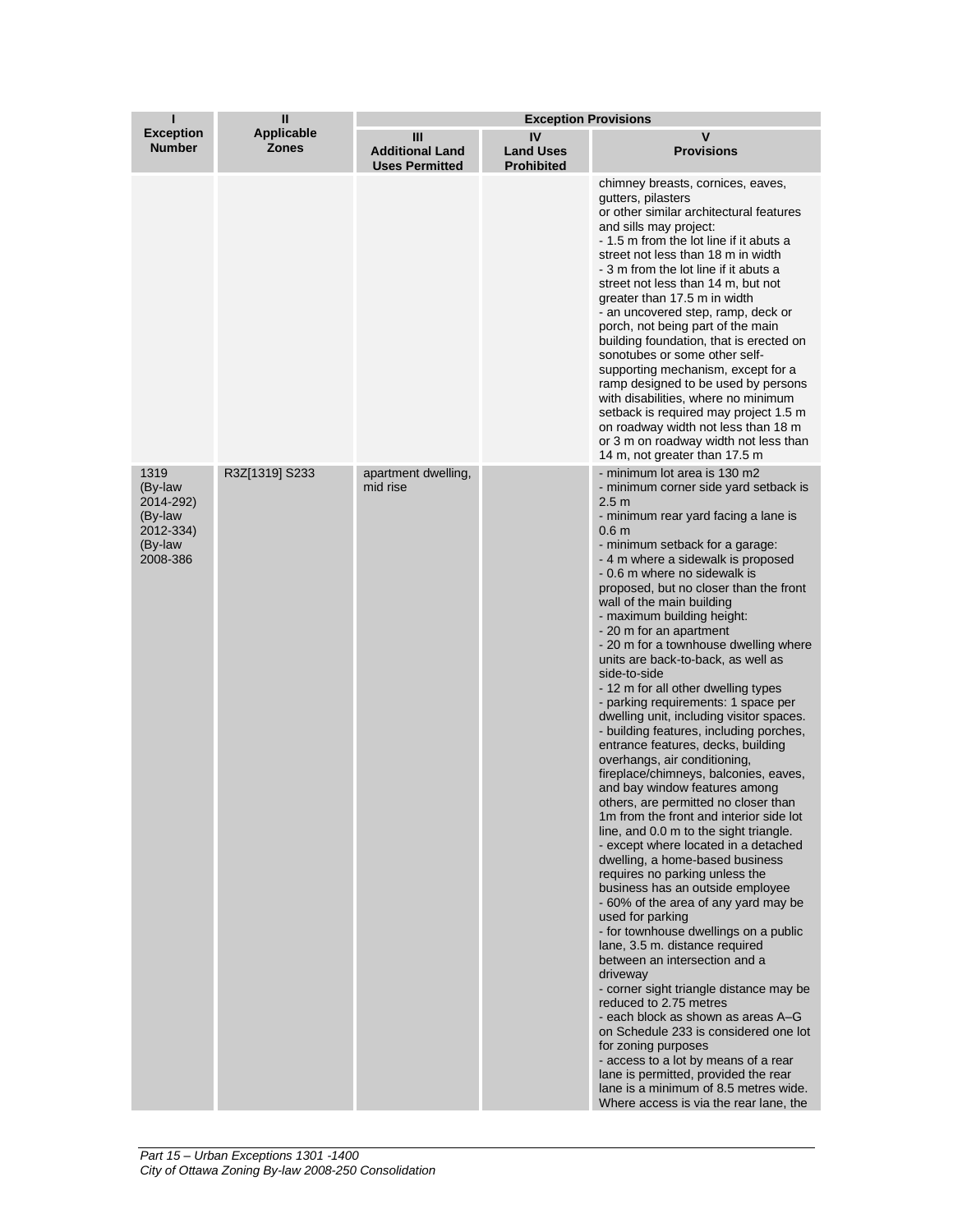| ī                                                    | $\mathbf{I}$                         | <b>Exception Provisions</b>                          |                                             |                                                                                                                                                                                                                                                                                                                                                                                                                                                                                                                                                                                                                                                                                                                                                                                                                                                                                                                                                                                                                                                                                                                                                                                                                                                                                                                                                                                                                                                                                                                                                                                                                                                                                                                                                                                                                           |  |
|------------------------------------------------------|--------------------------------------|------------------------------------------------------|---------------------------------------------|---------------------------------------------------------------------------------------------------------------------------------------------------------------------------------------------------------------------------------------------------------------------------------------------------------------------------------------------------------------------------------------------------------------------------------------------------------------------------------------------------------------------------------------------------------------------------------------------------------------------------------------------------------------------------------------------------------------------------------------------------------------------------------------------------------------------------------------------------------------------------------------------------------------------------------------------------------------------------------------------------------------------------------------------------------------------------------------------------------------------------------------------------------------------------------------------------------------------------------------------------------------------------------------------------------------------------------------------------------------------------------------------------------------------------------------------------------------------------------------------------------------------------------------------------------------------------------------------------------------------------------------------------------------------------------------------------------------------------------------------------------------------------------------------------------------------------|--|
| <b>Exception</b><br><b>Number</b>                    | <b>Applicable</b><br><b>Zones</b>    | Ш<br><b>Additional Land</b><br><b>Uses Permitted</b> | IV<br><b>Land Uses</b><br><b>Prohibited</b> | V<br><b>Provisions</b>                                                                                                                                                                                                                                                                                                                                                                                                                                                                                                                                                                                                                                                                                                                                                                                                                                                                                                                                                                                                                                                                                                                                                                                                                                                                                                                                                                                                                                                                                                                                                                                                                                                                                                                                                                                                    |  |
|                                                      |                                      |                                                      |                                             | minimum rear yard setback may be<br>reduced to 0.6 metre, and in no case<br>may the width of the garage, carport<br>or driveway exceed 100% of the width<br>of the rear lot line<br>- section 136 does not apply                                                                                                                                                                                                                                                                                                                                                                                                                                                                                                                                                                                                                                                                                                                                                                                                                                                                                                                                                                                                                                                                                                                                                                                                                                                                                                                                                                                                                                                                                                                                                                                                          |  |
| 1320<br>(By-law<br>2014-292)<br>(By-law<br>2012-334) | R3Z[1320]                            | - apartment<br>dwelling, mid rise                    |                                             | - minimum lot area is 130 $m2$<br>- minimum corner side yard setback is<br>2.5 <sub>m</sub><br>- minimum rear yard facing a lane is<br>0.6 <sub>m</sub><br>- minimum setback for a garage:<br>- 3.5 m where a sidewalk is proposed<br>- 0.6 m where no sidewalk is<br>proposed, but no closer than the front<br>wall of the main building<br>- maximum building height:<br>- 20 m for an apartment<br>- 20 m for a townhouse dwelling where<br>units are back-to-back, as well as<br>side-to-side<br>-12 m for all other dwelling types<br>- parking requirements: 1 space per<br>dwelling unit, including visitor spaces.<br>- building features, including porches,<br>entrance features, decks, building<br>overhangs, air conditioning,<br>fireplace/chimneys, balconies, eaves,<br>and bay window features among<br>others, may project up to 1 m from the<br>front and interior side lot line, and 0.0<br>m to the sight triangle.<br>- except where located in a detached<br>dwelling, a home-based business<br>requires no parking unless the<br>business has an outside employee<br>- 60% of the area of any yard may be<br>used for parking<br>- for townhouse dwellings on a public<br>lane, 3.5 m. distance required<br>between an intersection and a<br>driveway<br>- corner sight triangle distance may be<br>reduced to 2.75 metres<br>- all lands zoned R3Z[1320] are<br>considered one lot for zoning<br>purposes<br>- access to a lot by means of a rear<br>lane is permitted, provided the rear<br>lane is a minimum of 8.5 metres wide.<br>Where access is via the rear lane, the<br>minimum rear yard setback may be<br>reduced to 0.6 metre, and in no case<br>may the width of the garage, carport<br>or driveway exceed 100% of the width<br>of the rear lot line<br>- section 136 does not apply |  |
| 1321<br>(By-law<br>2010-237)<br>(By-law<br>2010-123) | R4N[1321] H(11)<br>R4N[1321] H(12.5) |                                                      |                                             | - maximum building height is 12.5 m<br>except for 2 Acacia Street and 207,<br>229 and 231 Beechwood Avenue<br>- minimum side yard setback abutting<br>the Carsdale Road right-of-way is 1 m<br>- the principle entry for permitted uses<br>on the ground floor must be from<br>Beechwood Avenue.                                                                                                                                                                                                                                                                                                                                                                                                                                                                                                                                                                                                                                                                                                                                                                                                                                                                                                                                                                                                                                                                                                                                                                                                                                                                                                                                                                                                                                                                                                                          |  |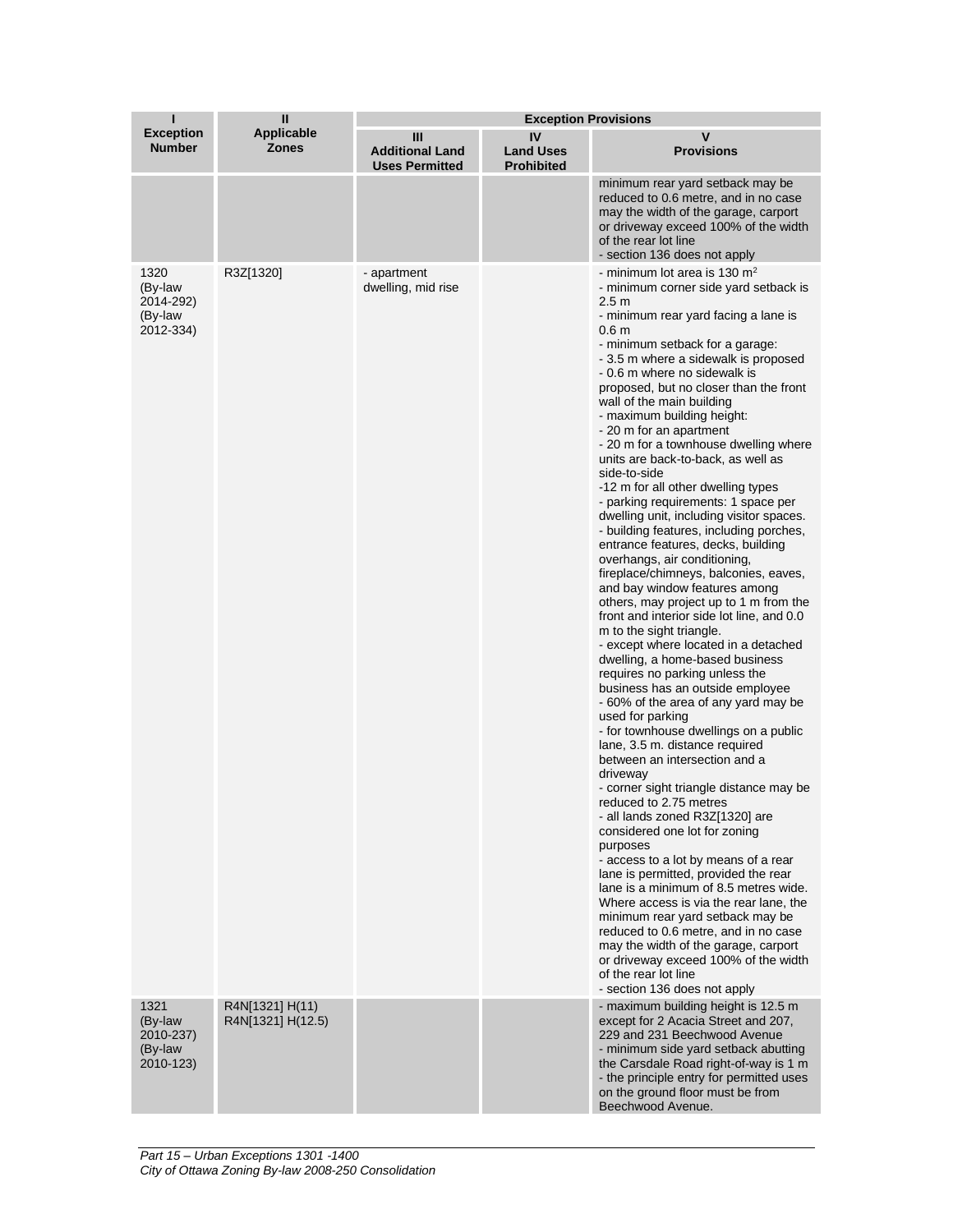| ī                                 | $\mathbf{I}$                      | <b>Exception Provisions</b>                          |                                             |                                                                                                                                                                                                                                                                                                                                                                                                                                                                                                                                                                                                                                                                                                                                                               |
|-----------------------------------|-----------------------------------|------------------------------------------------------|---------------------------------------------|---------------------------------------------------------------------------------------------------------------------------------------------------------------------------------------------------------------------------------------------------------------------------------------------------------------------------------------------------------------------------------------------------------------------------------------------------------------------------------------------------------------------------------------------------------------------------------------------------------------------------------------------------------------------------------------------------------------------------------------------------------------|
| <b>Exception</b><br><b>Number</b> | <b>Applicable</b><br><b>Zones</b> | Ш<br><b>Additional Land</b><br><b>Uses Permitted</b> | IV<br><b>Land Uses</b><br><b>Prohibited</b> | v<br><b>Provisions</b>                                                                                                                                                                                                                                                                                                                                                                                                                                                                                                                                                                                                                                                                                                                                        |
|                                   |                                   |                                                      |                                             | - 50% of the ground floor building<br>facade facing Beechwood Avenue<br>must consist of door and window<br>openings that may include a garage<br>door<br>- minimum lot frontage detached<br>dwelling 12 m<br>- minimum lot area detached dwelling<br>360 $m2$<br>- minimum front yard setback 5 m<br>- minimum rear yard setback 7 m<br>In addition to the provisions in Section<br>127, a home based business is<br>permitted in compliance with the<br>following:                                                                                                                                                                                                                                                                                           |
|                                   |                                   |                                                      |                                             | i) two non-resident employees are<br>permitted on the premises no matter<br>how many home-based businesses<br>are located on the lot;<br>ii) no parking is required for a home-<br>based business that does not employ<br>or engage anyone that does not live<br>on the premises, but one parking<br>space is required for all other home-<br>based businesses' and may be<br>provided in a driveway;<br>iii) the area occupied by all of the<br>home-based businesses within any<br>one dwelling unit must not exceed a<br>cumulative total of 55 $m2$ in gross floor<br>area, or 25% of the gross floor area of<br>the dwelling unit, whichever is greater;<br>iv) a garage may be used for a home-<br>based business if:<br>- there is no other home-based |
|                                   |                                   |                                                      |                                             | business either in the dwelling unit or<br>in another building on the lot<br>- the area occupied by all the home-<br>based businesses in the garage does<br>not exceed a cumulative total of 55<br>square metres, and<br>- the required parking is provided for<br>the dwelling unit<br>v) nothing in paragraph iv) prevents<br>more than one home-based business<br>in the same garage<br>vi) a home-based business that<br>requires a license under the City of<br>Ottawa's licensing by-law is<br>prohibited, however nothing prevents                                                                                                                                                                                                                     |
|                                   |                                   |                                                      |                                             | the administrative and indoor storage<br>functions of such licensed businesses<br>from being operated as a home based<br>business provided such functions<br>comply with the provisions Section<br>127 and those listed in this exception<br>-maximum width of a vehicular access<br>at a lot line is 3.05 metres<br>-the maximum combined width at the<br>lot line of all vehicular accesses is 6.1<br>metres<br>-despite the preceding provision,<br>vehicular accesses from public lanes<br>are not to be included in the                                                                                                                                                                                                                                  |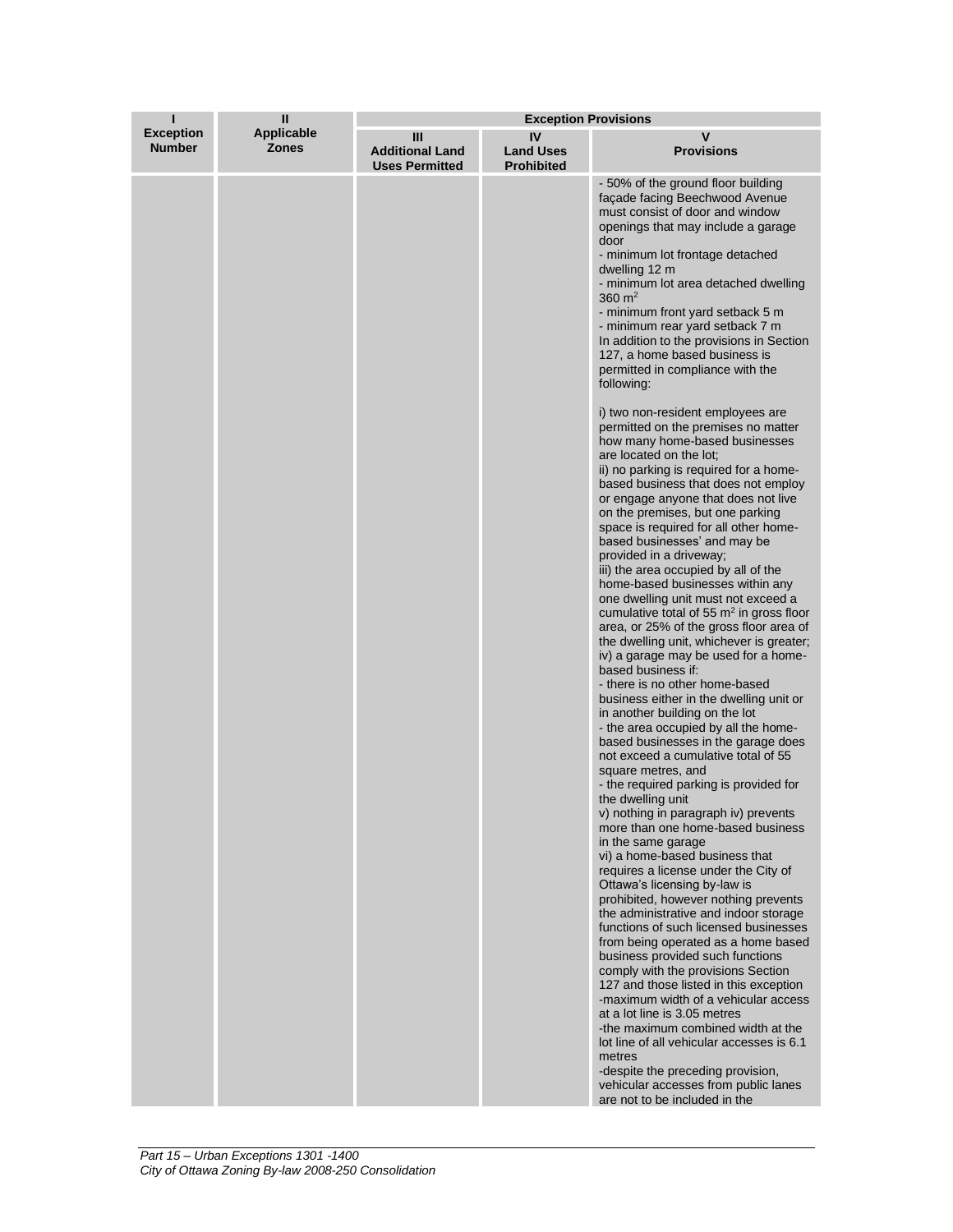| п                                 | Ш                                 |                                                      |                                             | <b>Exception Provisions</b>                                                                                                                                                                                                                                                                                                                                                                                                                                                                                                                                                                                                                                                                                                                                                                                                                                                                                                                                                                                                                                                                                                                                                                                                                                                                                                                                                                                                                                                                                                                                                                         |  |  |
|-----------------------------------|-----------------------------------|------------------------------------------------------|---------------------------------------------|-----------------------------------------------------------------------------------------------------------------------------------------------------------------------------------------------------------------------------------------------------------------------------------------------------------------------------------------------------------------------------------------------------------------------------------------------------------------------------------------------------------------------------------------------------------------------------------------------------------------------------------------------------------------------------------------------------------------------------------------------------------------------------------------------------------------------------------------------------------------------------------------------------------------------------------------------------------------------------------------------------------------------------------------------------------------------------------------------------------------------------------------------------------------------------------------------------------------------------------------------------------------------------------------------------------------------------------------------------------------------------------------------------------------------------------------------------------------------------------------------------------------------------------------------------------------------------------------------------|--|--|
| <b>Exception</b><br><b>Number</b> | <b>Applicable</b><br><b>Zones</b> | Ш<br><b>Additional Land</b><br><b>Uses Permitted</b> | IV<br><b>Land Uses</b><br><b>Prohibited</b> | v<br><b>Provisions</b>                                                                                                                                                                                                                                                                                                                                                                                                                                                                                                                                                                                                                                                                                                                                                                                                                                                                                                                                                                                                                                                                                                                                                                                                                                                                                                                                                                                                                                                                                                                                                                              |  |  |
|                                   |                                   |                                                      |                                             | calculation of the maximum allowable<br>combined width of all vehicular<br>accesses at the lot line<br>-minimum landscaped strip of 1.5<br>metres, developed with soft<br>landscaping, is required between the<br>interior side lot line and a vehicular<br>access                                                                                                                                                                                                                                                                                                                                                                                                                                                                                                                                                                                                                                                                                                                                                                                                                                                                                                                                                                                                                                                                                                                                                                                                                                                                                                                                  |  |  |
| 1322                              | R4E[1322] H(15)                   | - parking lot                                        |                                             | - commercial parking lot is permitted<br>to satisfy the parking requirements of<br>an adjacent TM zoned property<br>subject to the following:<br>i) the commercial parking is secondary<br>to an existing residential use<br>ii) the TM 8 zoned property directly<br>abuts the R4E [1322] zoned property<br>iii) the parking spaces are not located<br>in the required front or exterior side<br>yards<br>- For the properties known municipally<br>as 63, 65 and 67 Barrette Street the<br>maximum building height is 15 m                                                                                                                                                                                                                                                                                                                                                                                                                                                                                                                                                                                                                                                                                                                                                                                                                                                                                                                                                                                                                                                                         |  |  |
| 1323                              | R4E[1323]                         |                                                      |                                             | In addition to the provisions in Section<br>127, a home based business is<br>permitted in compliance with the<br>following:<br>i) two non-resident employees are<br>permitted on the premises no matter<br>how many home-based businesses<br>are located on the lot<br>ii) no parking is required for a home-<br>based business that does not employ<br>or engage anyone that does not live<br>on the premises, but one parking<br>space is required for all other home-<br>based businesses' and may be<br>provided in a driveway<br>iii) the area occupied by all of the<br>home-based businesses within any<br>one dwelling unit must not exceed a<br>cumulative total of 55 $m2$ in gross floor<br>area, or 25% of the gross floor area of<br>the dwelling unit, whichever is greater<br>iv) a garage may be used for a home-<br>based business if:<br>- there is no other home-based<br>business either in the dwelling unit or<br>in another building on the lot<br>- the area occupied by all the home-<br>based businesses in the garage does<br>not exceed a cumulative total of 55<br>square metres, and<br>- the required parking is provided for<br>the dwelling unit<br>v) nothing in paragraph iv) prevents<br>more than one home-based business<br>in the same garage<br>vi) a home-based business that<br>requires a license under the City of<br>Ottawa's licensing by-law is<br>prohibited, however nothing prevents<br>the administrative and indoor storage<br>functions of such licensed businesses<br>from being operated as a home based<br>business provided such functions |  |  |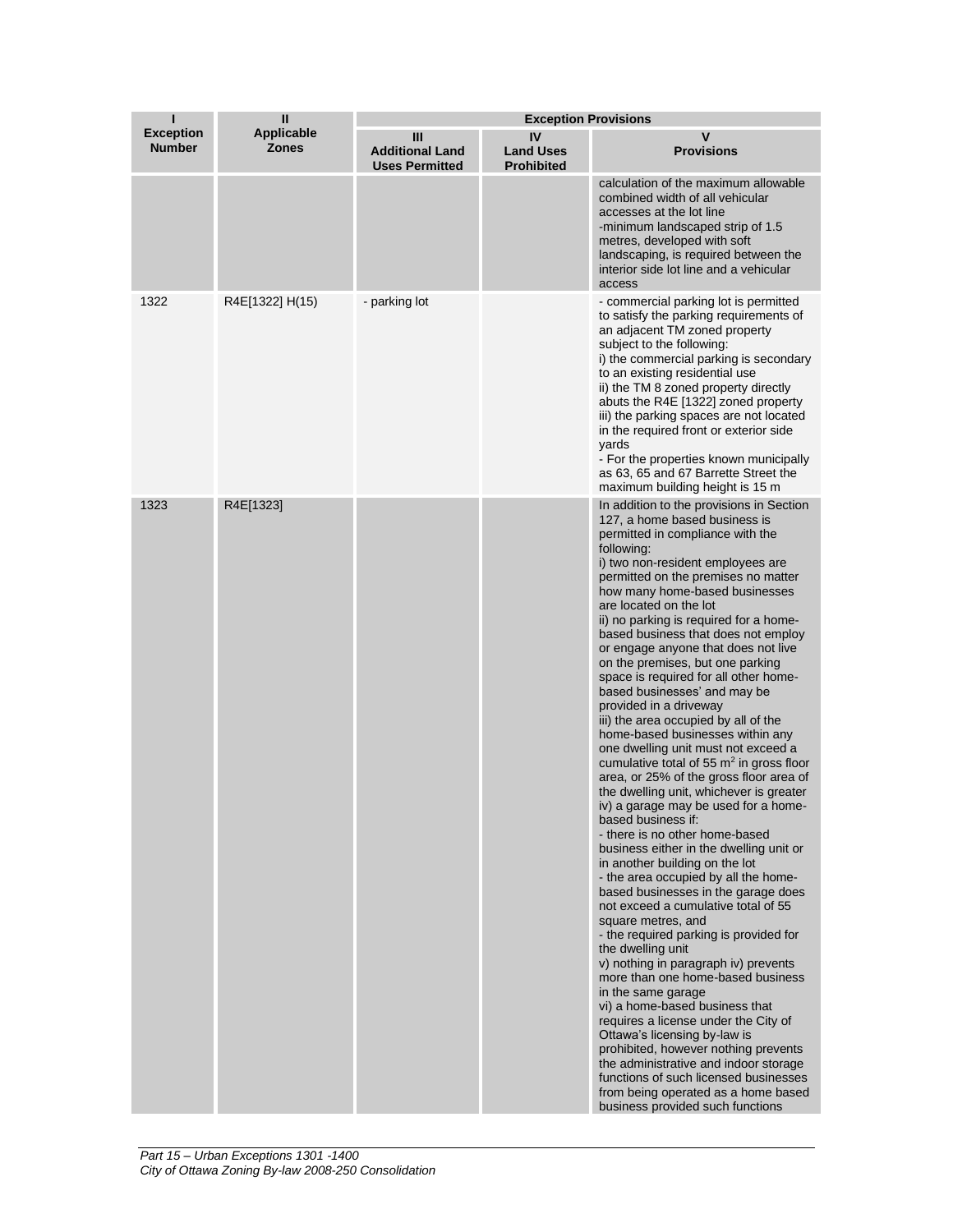| ı                                 | Ш                                 | <b>Exception Provisions</b>                          |                                             |                                                                                                                                                                                                                                                                                                                                                                                                                                                                                                                                                                                                                                                                                                                                                                                                                                                                                                                                                                                                                                                                                                                                                                                                                                                                                                                                                                                                                                                                                                                                                                                                                                                                |  |
|-----------------------------------|-----------------------------------|------------------------------------------------------|---------------------------------------------|----------------------------------------------------------------------------------------------------------------------------------------------------------------------------------------------------------------------------------------------------------------------------------------------------------------------------------------------------------------------------------------------------------------------------------------------------------------------------------------------------------------------------------------------------------------------------------------------------------------------------------------------------------------------------------------------------------------------------------------------------------------------------------------------------------------------------------------------------------------------------------------------------------------------------------------------------------------------------------------------------------------------------------------------------------------------------------------------------------------------------------------------------------------------------------------------------------------------------------------------------------------------------------------------------------------------------------------------------------------------------------------------------------------------------------------------------------------------------------------------------------------------------------------------------------------------------------------------------------------------------------------------------------------|--|
| <b>Exception</b><br><b>Number</b> | <b>Applicable</b><br><b>Zones</b> | Ш<br><b>Additional Land</b><br><b>Uses Permitted</b> | IV<br><b>Land Uses</b><br><b>Prohibited</b> | $\mathbf v$<br><b>Provisions</b>                                                                                                                                                                                                                                                                                                                                                                                                                                                                                                                                                                                                                                                                                                                                                                                                                                                                                                                                                                                                                                                                                                                                                                                                                                                                                                                                                                                                                                                                                                                                                                                                                               |  |
|                                   |                                   |                                                      |                                             | comply with the provisions Section<br>127 and those listed in this exception.                                                                                                                                                                                                                                                                                                                                                                                                                                                                                                                                                                                                                                                                                                                                                                                                                                                                                                                                                                                                                                                                                                                                                                                                                                                                                                                                                                                                                                                                                                                                                                                  |  |
| 1324                              | DR[1324]                          | - detached dwelling<br>- day care<br>- school        |                                             |                                                                                                                                                                                                                                                                                                                                                                                                                                                                                                                                                                                                                                                                                                                                                                                                                                                                                                                                                                                                                                                                                                                                                                                                                                                                                                                                                                                                                                                                                                                                                                                                                                                                |  |
| 1325                              | MC[1325] F(1.5)<br>H(21)          |                                                      |                                             | - maximum front yard setback 6<br>metres                                                                                                                                                                                                                                                                                                                                                                                                                                                                                                                                                                                                                                                                                                                                                                                                                                                                                                                                                                                                                                                                                                                                                                                                                                                                                                                                                                                                                                                                                                                                                                                                                       |  |
| 1326                              | MC[1326] F(2.0)<br>H(22)          |                                                      | - retail food<br>store                      | - for the purpose of this zone, a retail<br>food store is defined as a building or a<br>portion thereof in which the gross floor<br>area utilized for the sale or display of<br>food stuffs (except pet food stuffs)<br>exceeds 465m <sup>2</sup> (5000 ft <sup>2</sup> ).<br>- in the case of a building containing<br>more than one separate use, each use<br>is considered a separate building for<br>the purpose of the aforesaid<br>definition of retail food store.                                                                                                                                                                                                                                                                                                                                                                                                                                                                                                                                                                                                                                                                                                                                                                                                                                                                                                                                                                                                                                                                                                                                                                                      |  |
| 1327                              | GM[1327]                          |                                                      |                                             | - the maximum cumulative gross floor<br>areas of all uses is limited to 20,000<br>square metres, including the retail<br>food store which is limited to a<br>maximum gross floor area 17,500<br>square metres<br>- the minimum front yard setback is<br>7.5 metres or if the architecture and/or<br>use of the building(s) oriented toward<br>Walkley Road provides for a building<br>front as shown on plans approved by<br>the Corporation under Section 41 of<br>the Planning Act as revised the<br>minimum is 5.0 metres.<br>Notwithstanding the above noted<br>requirement, in the event that the right<br>of way of Walkley Road is increased<br>from 40 metres the minimum front<br>yard setback will be reduced by the<br>same amount as the width of land that<br>is acquired or dedicated from the<br>subject property.<br>- the minimum side yard setback<br>abutting a street is 7.5 metres or if the<br>architecture and/or use of the<br>building(s) oriented toward Don Reid<br>Drive provides for a building front as<br>shown on plans approved by the<br>Corporation under Section 41 of the<br>Planning Act as revised, the minimum<br>is 5.0 metres<br>- the minimum interior side yard<br>setback adjacent to the property<br>known municipally as 2520 St. Laurent<br>Boulevard is 5.0 metres<br>- in all other cases no minimum side<br>vard setback<br>- the minimum rear yard setback is 7.5<br>metres<br>- despite Section 113, a maximum of 5<br>loading spaces, including the two<br>garbage loading spaces, shall be<br>provided for the retail food store<br>referenced above, plus one<br>(1) additional loading space for each |  |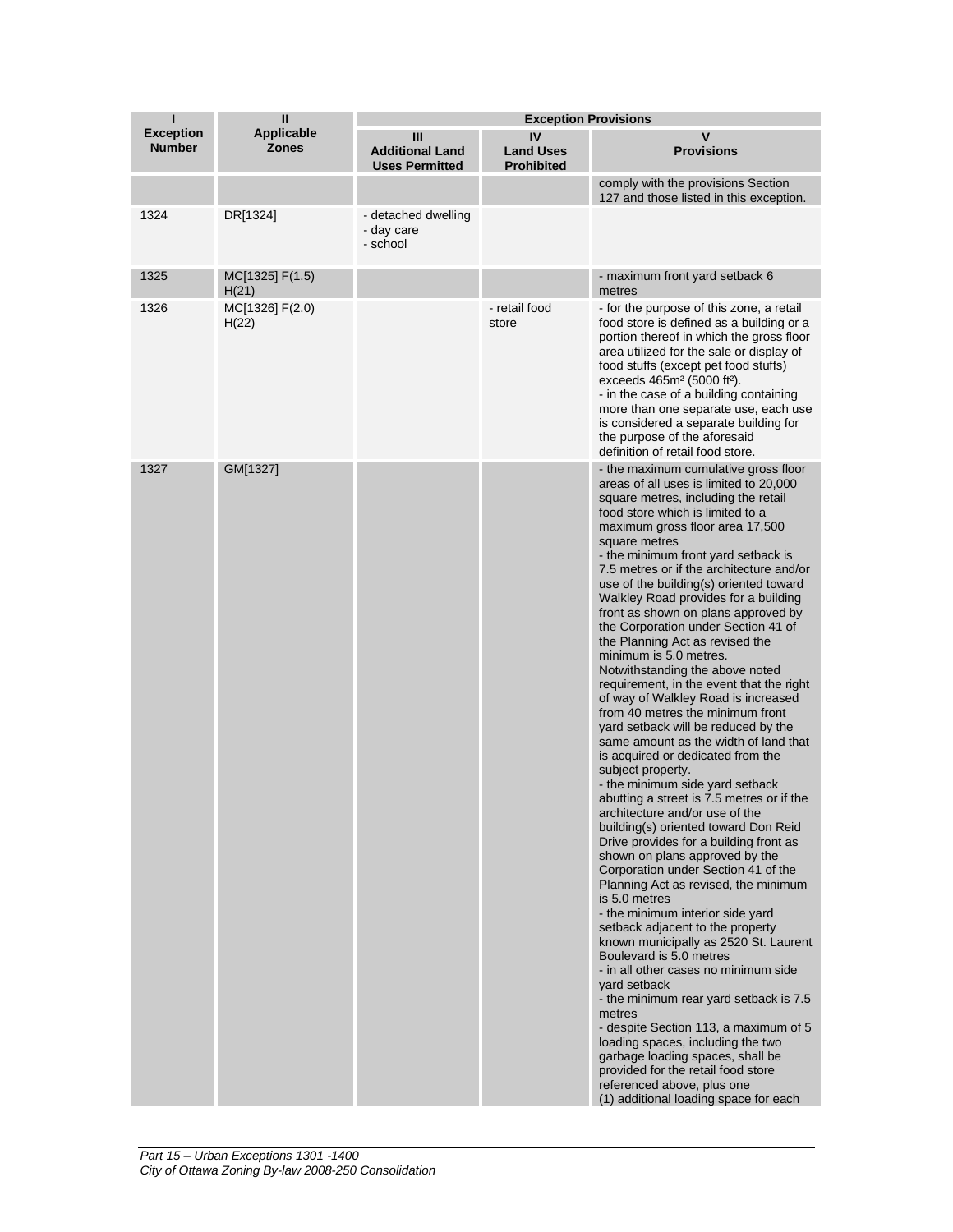| п                                                                            | $\mathbf{u}$                      | <b>Exception Provisions</b>                                                                                                                  |                                                                                                                                                                                                                                                                                                                 |                                                                                                                                                                                                                                                                                                                                                                                                                                                                                                                                                                                                                                                                                                                                                                                                                                                                                                                                                                                         |  |
|------------------------------------------------------------------------------|-----------------------------------|----------------------------------------------------------------------------------------------------------------------------------------------|-----------------------------------------------------------------------------------------------------------------------------------------------------------------------------------------------------------------------------------------------------------------------------------------------------------------|-----------------------------------------------------------------------------------------------------------------------------------------------------------------------------------------------------------------------------------------------------------------------------------------------------------------------------------------------------------------------------------------------------------------------------------------------------------------------------------------------------------------------------------------------------------------------------------------------------------------------------------------------------------------------------------------------------------------------------------------------------------------------------------------------------------------------------------------------------------------------------------------------------------------------------------------------------------------------------------------|--|
| <b>Exception</b><br><b>Number</b>                                            | <b>Applicable</b><br><b>Zones</b> | Ш<br><b>Additional Land</b><br><b>Uses Permitted</b>                                                                                         | IV<br><b>Land Uses</b><br><b>Prohibited</b>                                                                                                                                                                                                                                                                     | $\mathbf v$<br><b>Provisions</b>                                                                                                                                                                                                                                                                                                                                                                                                                                                                                                                                                                                                                                                                                                                                                                                                                                                                                                                                                        |  |
|                                                                              |                                   |                                                                                                                                              |                                                                                                                                                                                                                                                                                                                 | separate retail building on the subject<br>property, excluding the gas bar/car<br>wash facility.<br>- despite section 101, a minimum of<br>835 and a maximum of 855 parking<br>spaces shall be provided for all the<br>uses on the subject property. [OMB<br>Order No. 0890. Issued April 3, 20071                                                                                                                                                                                                                                                                                                                                                                                                                                                                                                                                                                                                                                                                                      |  |
| 1328<br>(By-law<br>2017-148)<br>(By-law<br>2014-189)<br>(By-law<br>2012-334) | R5A[1328] H(23)                   | - office<br>- restaurant, full-<br>service<br>- retail store<br>- retail food store<br>- day care<br>- recreational and<br>athletic facility | - bed and<br>breakfast}<br>- detached<br>dwelling<br>- diplomatic<br>mission<br>- duplex dwelling<br>- linked-<br>detached<br>dwelling<br>- townhouse<br>dwelling<br>- planned unit<br>development<br>- semi-detached<br>dwelling<br>- stacked<br>dwelling<br>- three-unit<br>dwelling<br>-urban<br>agriculture | - the non-residential uses listed in<br>Column III are only permitted if they<br>are located on the ground floor of an<br>apartment dwelling<br>- the lot line adjacent to Campeau<br>Drive is considered the front lot line<br>- a landscaped buffer with a minimum<br>width of 3.0 m must be provided<br>between any parking spaces or paved<br>area and any lot line<br>- drive aisles, fire lanes and walkways<br>may cross a required landscaped<br>buffer, but cannot run along the length<br>of the landscaped buffer<br>- minimum front yard depth 3.0 m<br>- maximum front yard depth 6.0 m<br>- minimum exterior side yard width: nil<br>- maximum exterior side yard width:<br>6.0 <sub>m</sub><br>- minimum interior side yard width: 6.0<br>m<br>- maximum coverage:<br>i) main building: 60 %<br>ii) accessory building: 20%<br>- minimum density: 100 units per<br>hectare<br>- maximum density: 200 units per<br>hectare<br>- maximum accessory building height:<br>4 m |  |
| 1329<br>(By-law<br>2012-91)                                                  | AM1[1329]                         |                                                                                                                                              |                                                                                                                                                                                                                                                                                                                 | - required parking spaces for 2056<br>Bank Street may be located on<br>abutting lands in the adjacent O1P<br>Subzone<br>-despite Schedule 1 the minimum<br>number of parking spaces required will<br>be calculated using the requirements<br>of column III, Area B of Table 101<br>-despite any requirements to the<br>contrary, parking for a use required on<br>one lot, may be located on another lot,<br>but must be in the same city block, or<br>on a lot on the opposite side of the<br>public street on which the use<br>requiring the parking is located                                                                                                                                                                                                                                                                                                                                                                                                                       |  |
| 1330                                                                         | IG5[1330]                         |                                                                                                                                              |                                                                                                                                                                                                                                                                                                                 | Section 199(2)(c) does not apply to<br>these lands<br>- an automobile dealership is<br>permitted, subject to no overnight<br>exterior storage of vehicles                                                                                                                                                                                                                                                                                                                                                                                                                                                                                                                                                                                                                                                                                                                                                                                                                               |  |
| 1331<br>(By-law<br>2009-392)                                                 | MC[1331] F(1.25)<br>H(34)         |                                                                                                                                              |                                                                                                                                                                                                                                                                                                                 | - the limitation on location of the<br>principal use parking lot noted in<br>clause 191(1)(b) does not apply                                                                                                                                                                                                                                                                                                                                                                                                                                                                                                                                                                                                                                                                                                                                                                                                                                                                            |  |
| 1332<br>(By-law                                                              | IL2[1332]<br>H(14)                | -automobile service<br>station                                                                                                               |                                                                                                                                                                                                                                                                                                                 | Automobile service station only<br>permitted in units 11 and 12 of 5330                                                                                                                                                                                                                                                                                                                                                                                                                                                                                                                                                                                                                                                                                                                                                                                                                                                                                                                 |  |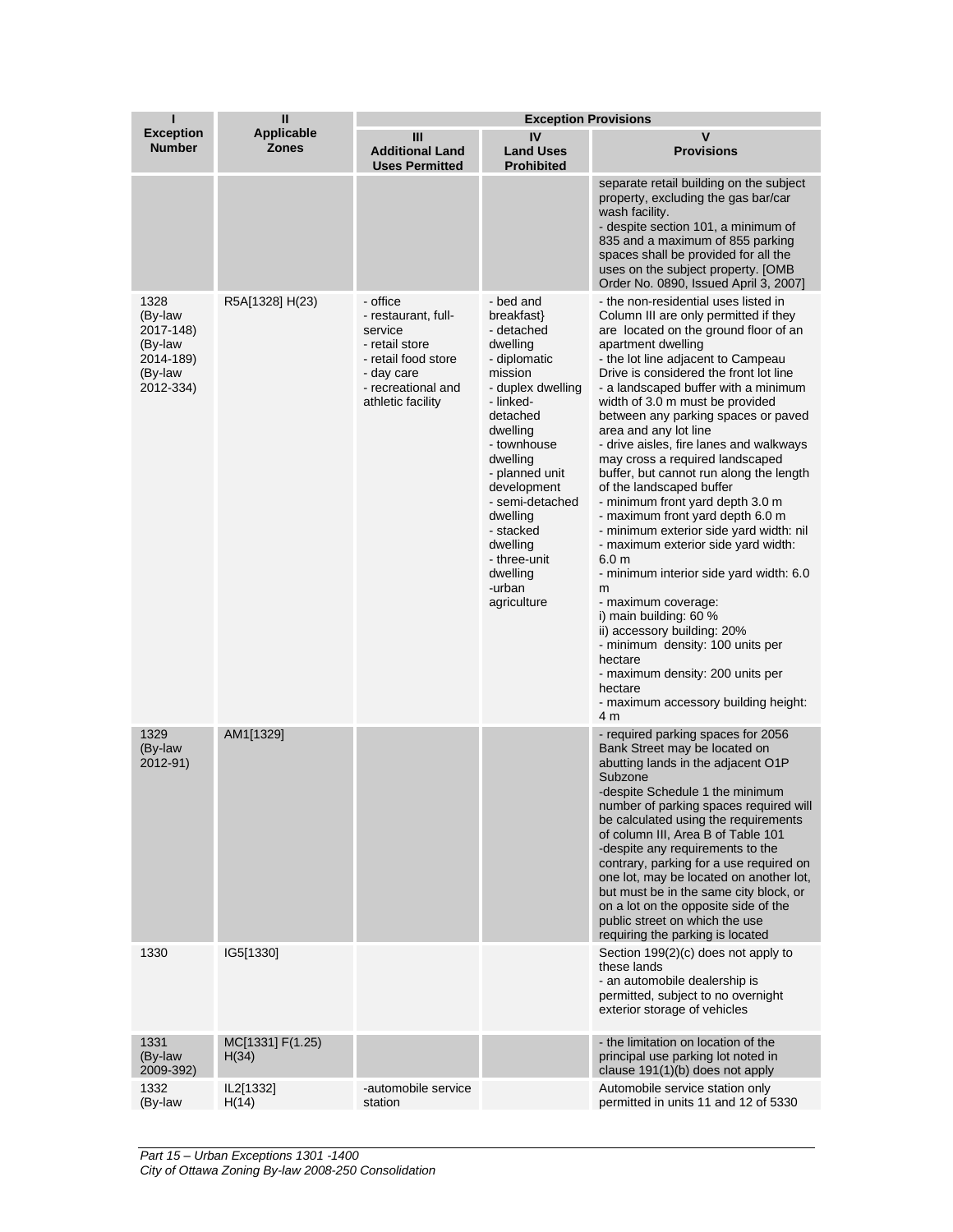| т                                                                            | $\mathbf{I}$                                |                                                        | <b>Exception Provisions</b>                 |                                                                                                                                                                                                                                                                                                                                                                                                                                                                                                                                                                                                                                                                                                                                                                                                                                                                                                                    |
|------------------------------------------------------------------------------|---------------------------------------------|--------------------------------------------------------|---------------------------------------------|--------------------------------------------------------------------------------------------------------------------------------------------------------------------------------------------------------------------------------------------------------------------------------------------------------------------------------------------------------------------------------------------------------------------------------------------------------------------------------------------------------------------------------------------------------------------------------------------------------------------------------------------------------------------------------------------------------------------------------------------------------------------------------------------------------------------------------------------------------------------------------------------------------------------|
| <b>Exception</b><br><b>Number</b>                                            | Applicable<br><b>Zones</b>                  | Ш<br><b>Additional Land</b><br><b>Uses Permitted</b>   | IV<br><b>Land Uses</b><br><b>Prohibited</b> | v<br><b>Provisions</b>                                                                                                                                                                                                                                                                                                                                                                                                                                                                                                                                                                                                                                                                                                                                                                                                                                                                                             |
| 2011-124)<br>(By-law<br>2008-462)                                            |                                             |                                                        |                                             | Canotek Road                                                                                                                                                                                                                                                                                                                                                                                                                                                                                                                                                                                                                                                                                                                                                                                                                                                                                                       |
| 1333<br>(By-law<br>2011-124)                                                 | MC[1333] F(2.0)<br>H(48)<br>MC[1333] F(2.0) | - car wash<br>- drive-through<br>facility<br>- gas bar |                                             |                                                                                                                                                                                                                                                                                                                                                                                                                                                                                                                                                                                                                                                                                                                                                                                                                                                                                                                    |
| 1334                                                                         | LC[1334]                                    | - gas bar                                              |                                             |                                                                                                                                                                                                                                                                                                                                                                                                                                                                                                                                                                                                                                                                                                                                                                                                                                                                                                                    |
| 1335                                                                         | R4Z[1335]                                   |                                                        |                                             | - minimum front yard setback 5 metres<br>- minimum interior side yard setback 5<br>metres<br>- minimum rear yard setback 7 metres<br>- minimum corner side yard setback 5<br>metres                                                                                                                                                                                                                                                                                                                                                                                                                                                                                                                                                                                                                                                                                                                                |
| 1336                                                                         | GM3[1336] F(3.0)<br>H(19)                   |                                                        |                                             | - no front yard setback is required                                                                                                                                                                                                                                                                                                                                                                                                                                                                                                                                                                                                                                                                                                                                                                                                                                                                                |
| 1337<br>(By-law<br>2012-334)                                                 | R3Y[1337]                                   |                                                        |                                             | (i) townhouse dwelling<br>- minimum lot area 165 $m2$<br>- minimum lot width per dwelling unit 5<br>m<br>- minimum front yard setback<br>main building 6 m<br>- garage 6 m<br>- minimum side yard setback 1.5 m<br>- minimum corner side yard setback 3<br>m<br>- rear yard setback abutting an arterial<br>road 9 m<br>- all other rear yards 7.5 m<br>- maximum lot coverage 60 %<br>- maximum building height 9 m<br>(ii) semi-detached dwelling<br>- minimum lot area 420 $m2$<br>- minimum lot width 14 m<br>- minimum front yard setback main<br>building 4.5 m<br>- garage 6 m<br>- setback side yard setback 1.2 m<br>- minimum corner side yard setback 3<br>m<br>- rear yard setback abutting an arterial<br>road 9 m<br>-all other rear yards 6 m<br>- maximum lot coverage<br>- building height of one storey 55%<br>- building height greater than one<br>storey 45%<br>- maximum building height 9 m |
| 1338<br>(By-law<br>2008-462)                                                 | R2F[1338],<br>R1GG[1338]                    |                                                        |                                             | - Section 125 (d)does not apply                                                                                                                                                                                                                                                                                                                                                                                                                                                                                                                                                                                                                                                                                                                                                                                                                                                                                    |
| 1339<br>(By-law<br>2008-462)                                                 | R4T[1339]                                   |                                                        |                                             | - group home limited to 30 residents<br>- Section 125 (d) does not apply                                                                                                                                                                                                                                                                                                                                                                                                                                                                                                                                                                                                                                                                                                                                                                                                                                           |
| 1340<br>(By-law<br>2009-302)<br>(By-law<br>2008-462)<br>(By-law<br>2008-386) | Multiple                                    |                                                        |                                             | - Clause 125 (1) (d) does not apply                                                                                                                                                                                                                                                                                                                                                                                                                                                                                                                                                                                                                                                                                                                                                                                                                                                                                |
| 1341<br>(By-law                                                              | MC[1341] F(2.0)<br>$H(50)$ -h <sup>1</sup>  |                                                        |                                             | - 70% of the lot width measured at the<br>building setback along Bank Street                                                                                                                                                                                                                                                                                                                                                                                                                                                                                                                                                                                                                                                                                                                                                                                                                                       |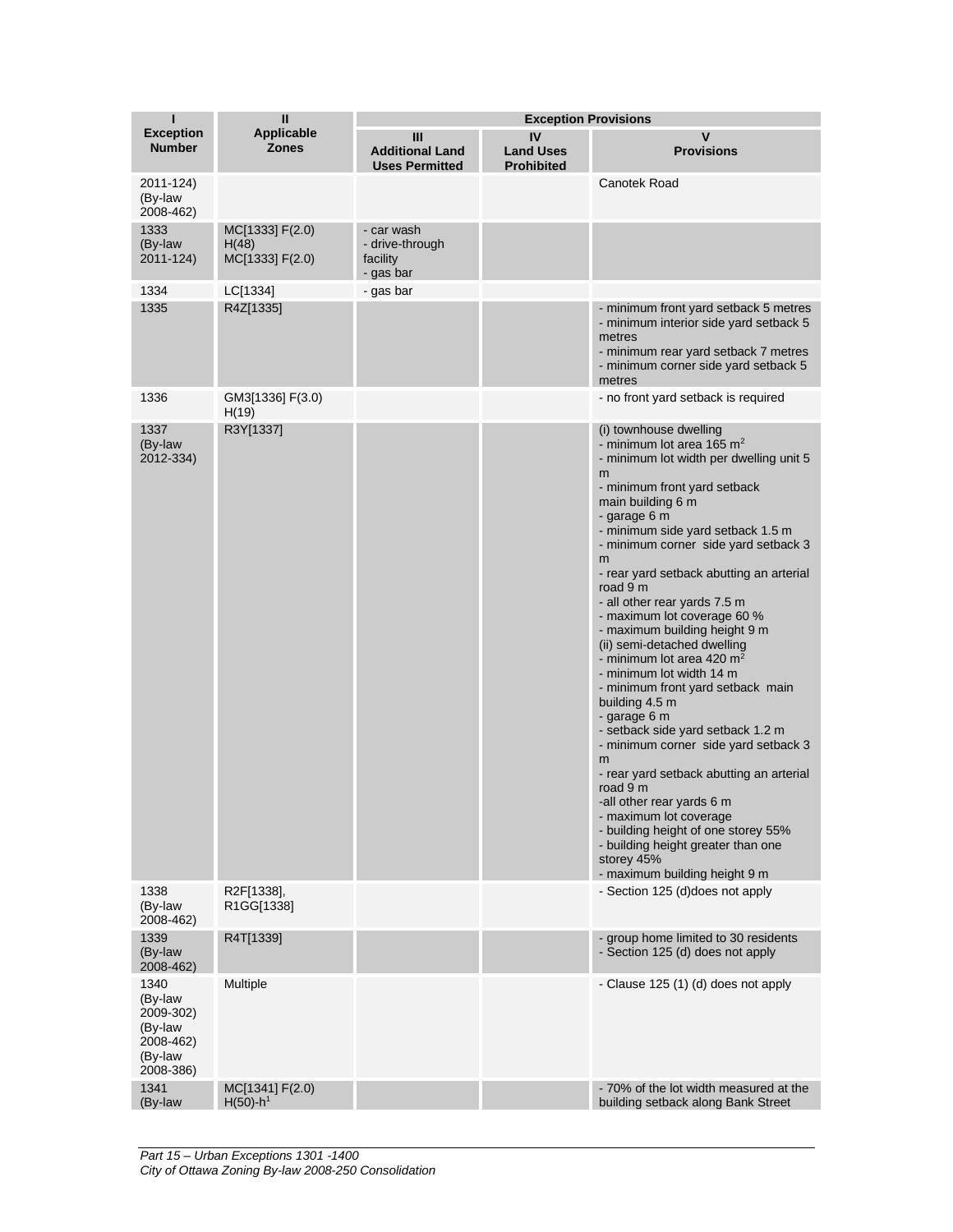| ī                                 | $\mathbf{I}$                                                                 |                                                                                                                                                                                               | <b>Exception Provisions</b>                                            |                                                                                                                                                                                                                                                                                                                                                                                                                                                                                                                                                                                                                                                                                                                                                                                                                                                                                                                                                                                                                                                                                                                                                                                                                                                                                                                                                                                                                                                                                                                                                                                                                                                                                                                                                 |
|-----------------------------------|------------------------------------------------------------------------------|-----------------------------------------------------------------------------------------------------------------------------------------------------------------------------------------------|------------------------------------------------------------------------|-------------------------------------------------------------------------------------------------------------------------------------------------------------------------------------------------------------------------------------------------------------------------------------------------------------------------------------------------------------------------------------------------------------------------------------------------------------------------------------------------------------------------------------------------------------------------------------------------------------------------------------------------------------------------------------------------------------------------------------------------------------------------------------------------------------------------------------------------------------------------------------------------------------------------------------------------------------------------------------------------------------------------------------------------------------------------------------------------------------------------------------------------------------------------------------------------------------------------------------------------------------------------------------------------------------------------------------------------------------------------------------------------------------------------------------------------------------------------------------------------------------------------------------------------------------------------------------------------------------------------------------------------------------------------------------------------------------------------------------------------|
| <b>Exception</b><br><b>Number</b> | Applicable<br><b>Zones</b>                                                   | Ш<br><b>Additional Land</b><br><b>Uses Permitted</b>                                                                                                                                          | IV<br><b>Land Uses</b><br><b>Prohibited</b>                            | v<br><b>Provisions</b>                                                                                                                                                                                                                                                                                                                                                                                                                                                                                                                                                                                                                                                                                                                                                                                                                                                                                                                                                                                                                                                                                                                                                                                                                                                                                                                                                                                                                                                                                                                                                                                                                                                                                                                          |
| 2012-91)                          | MC[1341] F(2.0)<br>$H(70)-h^2$<br>MC[1341] F(2.0)<br>$H(25)$ -h <sup>3</sup> |                                                                                                                                                                                               |                                                                        | must be occupied by one or more<br>building walls and in the case of a<br>phased development where all phases<br>are shown on a site plan approved<br>pursuant to Section 41 of the Planning<br>Act, each phase itself does not have<br>to comply with this clause, provided<br>that those requirements are satisfied<br>upon the completion of all phases of<br>development<br>- maximum front setback from Bank<br>Street of 3 metres<br>-for non-residential and mixed-use<br>buildings, where overhead hydro wires<br>and hydro poles exist, the maximum<br>front yard setback along Bank Street<br>is 5.0 metres<br>-where the building height is greater<br>than four stories the second, third or<br>fourth storey must be stepped back a<br>further 2.5 metres from the front wall<br>of the storey below<br>-all uses that exceed 1.0 floor area<br>ratio are prohibited until the holding<br>symbol is removed<br>-on land zoned with the $h^1$ , $h^2$ , or $h^3$<br>holding symbol the symbol will not be<br>removed until a master concept plan<br>covering the entire land area of the $h1$ ,<br>$h^2$ , and $h^3$ zoned lands is submitted<br>and is to the satisfaction of the<br>General Manager of the Planning and<br>Growth Management Department<br>-on land zoned with the $h^2$ or $h^3$<br>holding symbol the symbol will not be<br>removed until servicing and traffic<br>studies are submitted and are to the<br>satisfaction of the General Manager of<br>the Planning and Growth Management<br>Department<br>-on land zoned with the $h^3$ holding<br>symbol the symbol will not be<br>removed until a new entrance<br>roadway to the interior of the site from<br>Data Centre Drive is approved and<br>constructed |
| 1342                              | GM[1342]                                                                     | - parking garage<br>- parking lot                                                                                                                                                             | - all residential<br>use buildings                                     |                                                                                                                                                                                                                                                                                                                                                                                                                                                                                                                                                                                                                                                                                                                                                                                                                                                                                                                                                                                                                                                                                                                                                                                                                                                                                                                                                                                                                                                                                                                                                                                                                                                                                                                                                 |
| 1343                              | IP2[1343]                                                                    | - amusement<br>centre                                                                                                                                                                         |                                                                        |                                                                                                                                                                                                                                                                                                                                                                                                                                                                                                                                                                                                                                                                                                                                                                                                                                                                                                                                                                                                                                                                                                                                                                                                                                                                                                                                                                                                                                                                                                                                                                                                                                                                                                                                                 |
| 1344<br>(By-law<br>2009-302)      | Multiple                                                                     |                                                                                                                                                                                               | - all commercial<br>uses except<br>diplomatic<br>mission and<br>office |                                                                                                                                                                                                                                                                                                                                                                                                                                                                                                                                                                                                                                                                                                                                                                                                                                                                                                                                                                                                                                                                                                                                                                                                                                                                                                                                                                                                                                                                                                                                                                                                                                                                                                                                                 |
| 1345                              | R5B[1345] F(3.0)                                                             | - personal service<br>business limited to<br>barber shop,<br>beauty parlour, or<br>dry cleaner's<br>distribution station<br>- place of assembly<br>limited to a club-<br>retail store limited |                                                                        | - additional permitted uses other than<br>place of assembly limited to a club<br>restricted to ground floor or basement<br>of residential use building<br>- Sections 134 (1) and (4) do not apply                                                                                                                                                                                                                                                                                                                                                                                                                                                                                                                                                                                                                                                                                                                                                                                                                                                                                                                                                                                                                                                                                                                                                                                                                                                                                                                                                                                                                                                                                                                                               |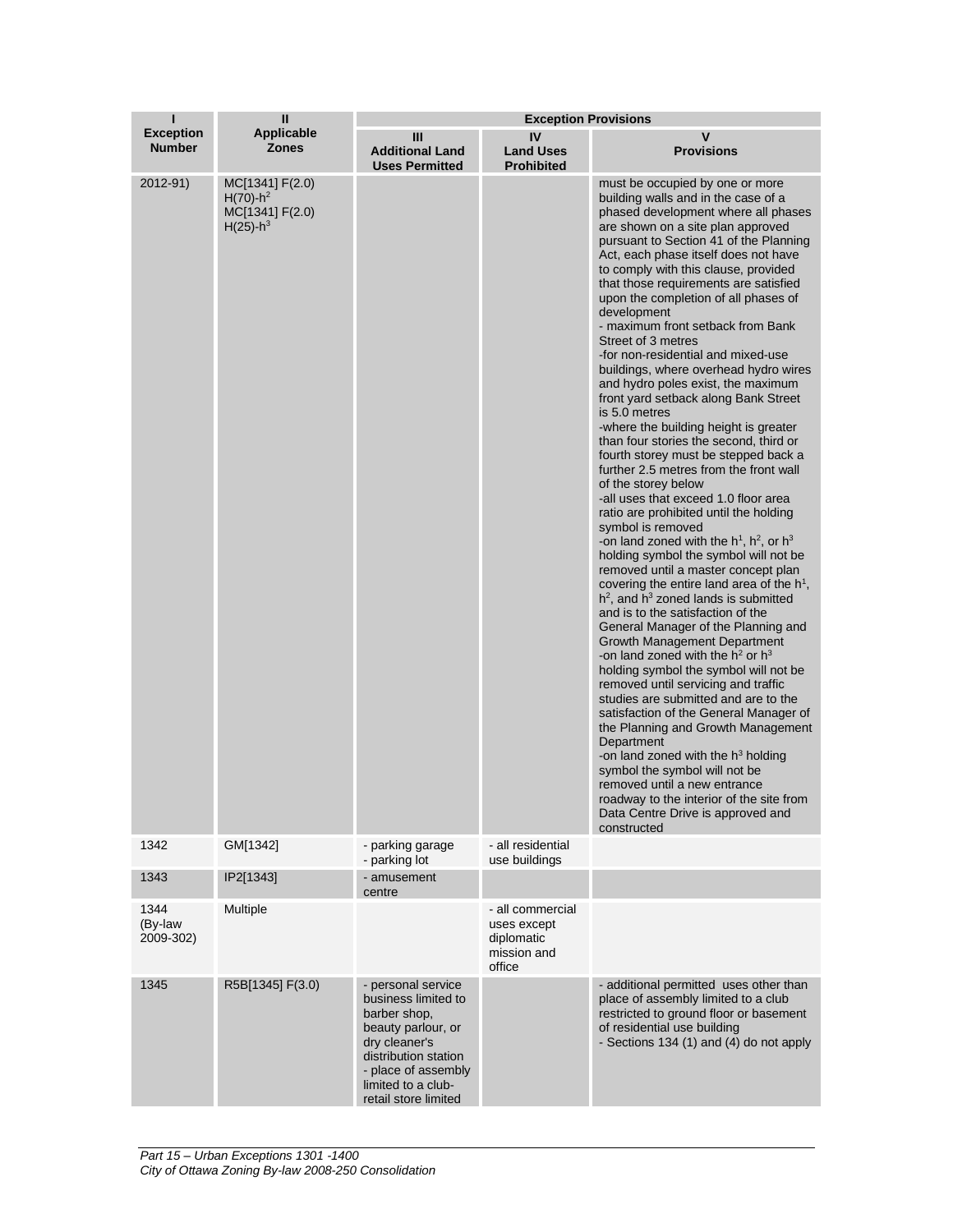| П                                                                            | $\mathbf{I}$                                          | <b>Exception Provisions</b>                                 |                                                                                                                                                        |                                                                                                                                                                                                                                                                                                                                                                                                                                                                                                                                                                                                                                                                      |  |
|------------------------------------------------------------------------------|-------------------------------------------------------|-------------------------------------------------------------|--------------------------------------------------------------------------------------------------------------------------------------------------------|----------------------------------------------------------------------------------------------------------------------------------------------------------------------------------------------------------------------------------------------------------------------------------------------------------------------------------------------------------------------------------------------------------------------------------------------------------------------------------------------------------------------------------------------------------------------------------------------------------------------------------------------------------------------|--|
| <b>Exception</b><br><b>Number</b>                                            | <b>Applicable</b><br><b>Zones</b>                     | Ш<br><b>Additional Land</b><br><b>Uses Permitted</b>        | IV<br><b>Land Uses</b><br><b>Prohibited</b>                                                                                                            | $\mathbf v$<br><b>Provisions</b>                                                                                                                                                                                                                                                                                                                                                                                                                                                                                                                                                                                                                                     |  |
|                                                                              |                                                       | to a drug store,<br>florist shop, news<br>stand, restaurant |                                                                                                                                                        |                                                                                                                                                                                                                                                                                                                                                                                                                                                                                                                                                                                                                                                                      |  |
| 1346<br>(By-law<br>2014-189)<br>(By-law<br>2008-462)                         | R4S[1346]<br>R4T[1346]                                | - dwelling unit                                             | - rooming house                                                                                                                                        | - group home maximum 30 residents<br>- Section 125 (d) does not apply<br>- bed and breakfast limited to three<br>guest bedrooms                                                                                                                                                                                                                                                                                                                                                                                                                                                                                                                                      |  |
| 1347<br>(By-law<br>2018-206)<br>(By-law<br>2014-189)<br>(By-law<br>2008-462) | R5B[1347] H(19)                                       | - dwelling unit                                             |                                                                                                                                                        | - Section 125 (d) does not apply                                                                                                                                                                                                                                                                                                                                                                                                                                                                                                                                                                                                                                     |  |
| 1348<br>(By-law<br>2018-206)<br>(By-law<br>2014-189)                         | R4S[1348]                                             | - shelter                                                   |                                                                                                                                                        | - a shelter is permitted with a<br>maximum of 15 beds within the group<br>home, and the group home is also<br>limited to 15 residents, for a total cap<br>of 30 beds or residents                                                                                                                                                                                                                                                                                                                                                                                                                                                                                    |  |
| 1349                                                                         | MC[1349] F(1.1)<br>H(22)<br>GM[1349] F(0.6) H<br>(22) | - cinema                                                    | - retail food<br>store                                                                                                                                 |                                                                                                                                                                                                                                                                                                                                                                                                                                                                                                                                                                                                                                                                      |  |
| 1350                                                                         | IG3[1350]                                             | - place of assembly                                         |                                                                                                                                                        | - office uses limited to a maximum<br>gross floor area of 4,000 square<br>metres                                                                                                                                                                                                                                                                                                                                                                                                                                                                                                                                                                                     |  |
| 1351                                                                         | MC[1351]F(1.5)-h                                      |                                                             |                                                                                                                                                        | the "h", holding symbol shall apply to<br>the subject lands and no development<br>will be permitted until the following<br>works have been completed:<br>i) a master servicing study has been<br>completed to confirm the water, sewer<br>and storm sewer service infrastructure<br>requirements, including main trunk<br>lines;<br>ii) the High Pressure Transmission<br>Main crossing the site has been<br>replaced;<br>iii) a comprehensive Traffic Impact<br>Analysis has been completed which<br>shall address the surrounding area<br>traffic issues and the property's<br>vehicle access and egress<br>requirements; and<br>iv) Site Plan approval is issued. |  |
| 1352                                                                         | IG[1352]H(11)                                         | - automobile<br>dealership<br>- parking lot                 | - building<br>materials yard<br>- heavy<br>equipment and<br>vehicles<br>dealership<br>- restarurant<br>- storage yard<br>- truck transport<br>terminal |                                                                                                                                                                                                                                                                                                                                                                                                                                                                                                                                                                                                                                                                      |  |
| 1353                                                                         | MC[1353]H(48)                                         |                                                             |                                                                                                                                                        | - the maximum floor space index for<br>commercial uses in this zone is 1.2                                                                                                                                                                                                                                                                                                                                                                                                                                                                                                                                                                                           |  |
| 1354                                                                         | <b>Reserved for Future</b><br>Use                     |                                                             |                                                                                                                                                        |                                                                                                                                                                                                                                                                                                                                                                                                                                                                                                                                                                                                                                                                      |  |
| 1355                                                                         | IL2[1355]F(0.7)H(14)                                  |                                                             | - automobile<br>dealership                                                                                                                             |                                                                                                                                                                                                                                                                                                                                                                                                                                                                                                                                                                                                                                                                      |  |
| 1356                                                                         | MC[1356]F(1.1)H(22)-                                  |                                                             |                                                                                                                                                        | - no erection of buildings or structures,                                                                                                                                                                                                                                                                                                                                                                                                                                                                                                                                                                                                                            |  |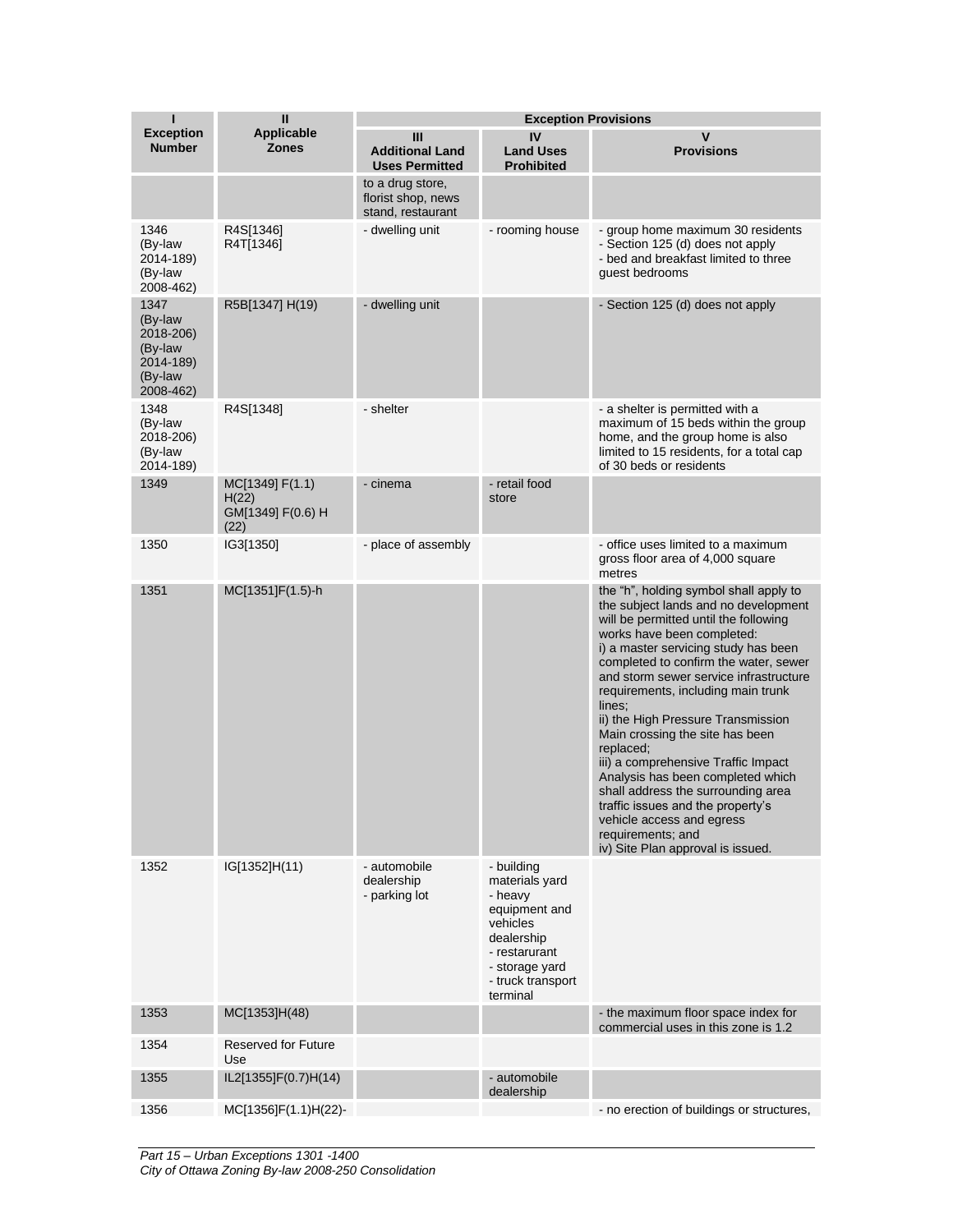| ı                                                                    | Ш<br><b>Applicable</b><br><b>Zones</b> | <b>Exception Provisions</b>                          |                                                              |                                                                                                                                                                                                                                                                                                                                                                                                                        |  |
|----------------------------------------------------------------------|----------------------------------------|------------------------------------------------------|--------------------------------------------------------------|------------------------------------------------------------------------------------------------------------------------------------------------------------------------------------------------------------------------------------------------------------------------------------------------------------------------------------------------------------------------------------------------------------------------|--|
| <b>Exception</b><br><b>Number</b>                                    |                                        | Ш<br><b>Additional Land</b><br><b>Uses Permitted</b> | IV<br><b>Land Uses</b><br><b>Prohibited</b>                  | $\mathbf v$<br><b>Provisions</b>                                                                                                                                                                                                                                                                                                                                                                                       |  |
|                                                                      | h                                      |                                                      |                                                              | or the addition to an existing building<br>or structure, or reconstruction of a<br>building or structure is permitted until<br>the "h" is removed<br>- accessory buildings to a residential<br>use are exempt from the restrictions<br>noted above                                                                                                                                                                     |  |
| 1357<br>(By-law<br>2018-206)<br>(By-law<br>2014-189)                 | R5B[1357] H(19)                        | - dwelling unit<br>- parking lot                     |                                                              |                                                                                                                                                                                                                                                                                                                                                                                                                        |  |
| 1358<br>(By-law<br>2015-43)                                          | <b>Reserved for Future</b><br>Use      |                                                      |                                                              |                                                                                                                                                                                                                                                                                                                                                                                                                        |  |
| 1359                                                                 | GM20[1359]                             |                                                      | all uses other<br>than hotel and<br>restaurant, take-<br>out |                                                                                                                                                                                                                                                                                                                                                                                                                        |  |
| 1360                                                                 | I1B[1360]                              | - cemetery<br>- funeral home                         |                                                              |                                                                                                                                                                                                                                                                                                                                                                                                                        |  |
| 1361                                                                 | GM12[1361] F(0.6)                      |                                                      | - retail food<br>store limited to a<br>supermarket           |                                                                                                                                                                                                                                                                                                                                                                                                                        |  |
| 1362<br>(OMB<br>Decision<br>PL080959<br>issued on<br>May 15,<br>2009 | GM[1362]H(18.5)                        | - amusement<br>center                                | - convenience<br>store                                       | - minimum lot area of 2.4 hectares<br>- any height above 12.5 m is restricted<br>to 30% lot coverage<br>-minimum front yard setback: 20m<br>-minimum setback for any yard<br>abutting a residential zone: 9m<br>-minimum gross leasable floor area:<br>$3000m^2$<br>-maximum gross leasable floor area:<br>$10,000m^2$                                                                                                 |  |
| 1363<br>(By-law<br>2014-294)<br>(By-law<br>2012-334)                 | R5Z[1363]                              |                                                      |                                                              | - maximum building height is 85.8m<br>above sea level<br>- minimum density is 50 units per<br>hectare<br>- maximum density is 150 units per<br>hectare<br>- minimum lot area of 140m2 and<br>minimum lot width of 5 metres for<br>each dwelling unit in a townhouse<br>dwelling<br>-no landscaped area is required<br>-maximum number of townhouse<br>dwelling units - 30<br>(OMB Order #2138 issued July 31,<br>2007) |  |
| 1364<br>(By-law<br>2014-294)<br>(By-law<br>2012-334)                 | R5Z[1364]                              |                                                      |                                                              | - maximum building height is 105 m<br>above sea level for two apartment<br>buildings<br>- minimum density is 50 units per<br>hectare<br>- maximum density is 150 units per<br>hectare<br>- minimum lot area of 140m <sup>2</sup> and<br>minimum lot width of 5 metres for<br>each dwelling unit in a townhouse<br>dwelling<br>- no landscaped area is required                                                         |  |
| 1365                                                                 | R5B[1365]                              |                                                      |                                                              | - maximum density is 150 units per<br>hectare                                                                                                                                                                                                                                                                                                                                                                          |  |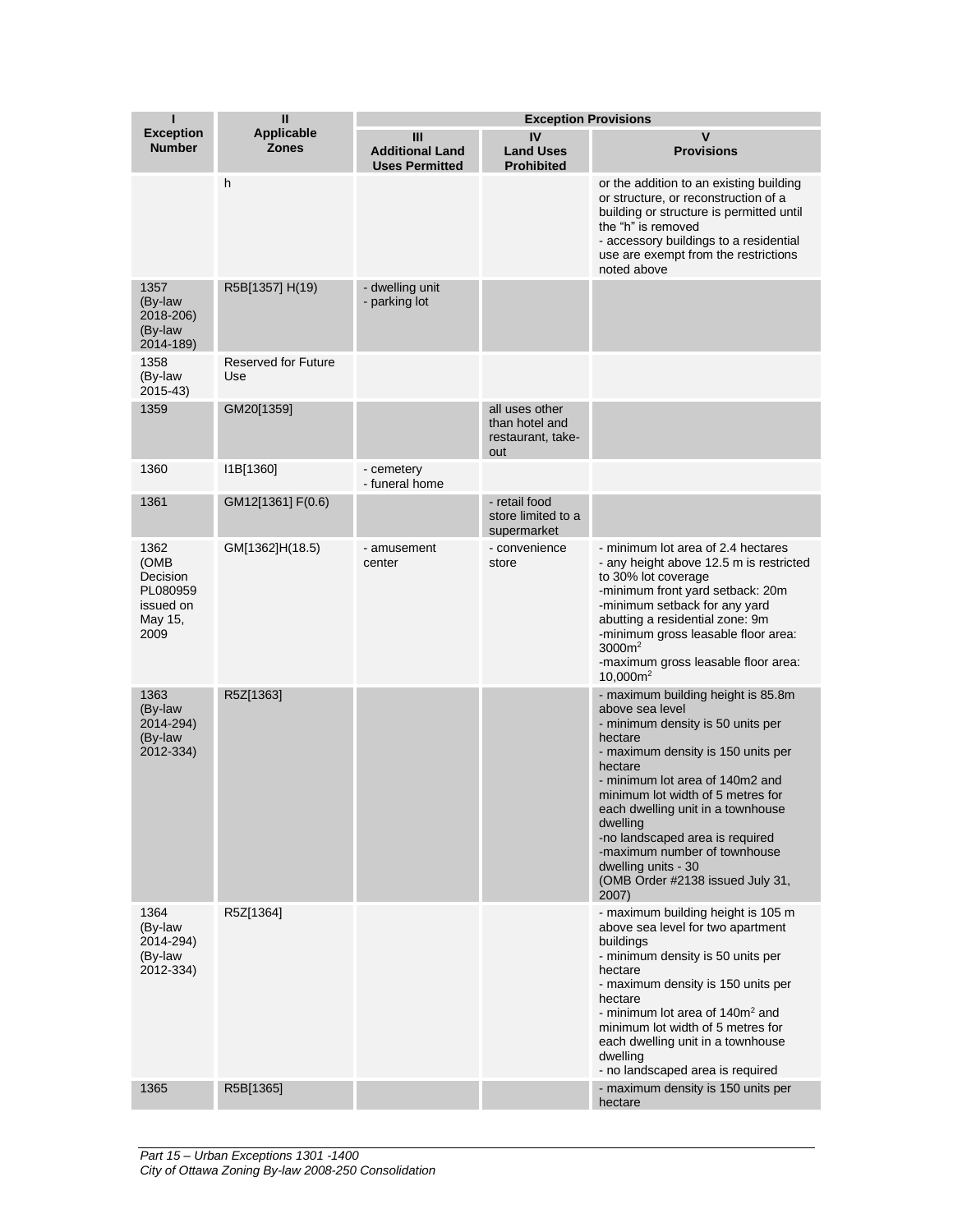| п                                                    | Ш                                 | <b>Exception Provisions</b>                                  |                                                                                                                                                                                                                                                                                         |                                                                                                                                                                                                                                                                                                                                                                                                                                                                                                                                                                                                                                                                                                                                                                                                                                   |  |
|------------------------------------------------------|-----------------------------------|--------------------------------------------------------------|-----------------------------------------------------------------------------------------------------------------------------------------------------------------------------------------------------------------------------------------------------------------------------------------|-----------------------------------------------------------------------------------------------------------------------------------------------------------------------------------------------------------------------------------------------------------------------------------------------------------------------------------------------------------------------------------------------------------------------------------------------------------------------------------------------------------------------------------------------------------------------------------------------------------------------------------------------------------------------------------------------------------------------------------------------------------------------------------------------------------------------------------|--|
| <b>Exception</b><br><b>Number</b>                    | <b>Applicable</b><br><b>Zones</b> | Ш<br><b>Additional Land</b><br><b>Uses Permitted</b>         | IV<br><b>Land Uses</b><br><b>Prohibited</b>                                                                                                                                                                                                                                             | $\mathsf{v}$<br><b>Provisions</b>                                                                                                                                                                                                                                                                                                                                                                                                                                                                                                                                                                                                                                                                                                                                                                                                 |  |
| 1366                                                 | R5B[1366]                         | -office                                                      |                                                                                                                                                                                                                                                                                         | - office permitted, provided it:<br>- is located in a building with<br>residential uses<br>- is located on the ground and second<br>floors only<br>- occupies a maximum gross floor are<br>of 316m2<br>- parking is not required for office uses<br>- maximum density is 150 units per<br>hectare                                                                                                                                                                                                                                                                                                                                                                                                                                                                                                                                 |  |
| 1367<br>(By-law<br>2015-190)                         | IP[1367]                          | - automobile<br>service station                              | - automobile<br>dealership<br>- drive through<br>facility<br>all uses in<br>subsection<br>205(2) except:<br>-animal care<br>establishment<br>- animal hospital<br>- bank<br>- bank machine<br>- instructional<br>facility<br>- restaurant, full<br>service<br>- restaurant,<br>take out | - maximum lot coverage is 35%                                                                                                                                                                                                                                                                                                                                                                                                                                                                                                                                                                                                                                                                                                                                                                                                     |  |
| 1368                                                 | IL7[1368]                         |                                                              |                                                                                                                                                                                                                                                                                         | - minimum front yard and corner side<br>yard setbacks is 3 metres                                                                                                                                                                                                                                                                                                                                                                                                                                                                                                                                                                                                                                                                                                                                                                 |  |
| 1369                                                 | MC[1369] F(2.0)<br>H(18.5)        | - automobile<br>service station and<br>accessory car<br>wash |                                                                                                                                                                                                                                                                                         |                                                                                                                                                                                                                                                                                                                                                                                                                                                                                                                                                                                                                                                                                                                                                                                                                                   |  |
| 1370                                                 | MC[1370] F(2.0)<br>H(18.5)        | - automobile<br>service station                              |                                                                                                                                                                                                                                                                                         | - minimum lot area is 2000 $m2$                                                                                                                                                                                                                                                                                                                                                                                                                                                                                                                                                                                                                                                                                                                                                                                                   |  |
| 1371                                                 | MC[1371] F(2.0)<br>H(18.5)        |                                                              |                                                                                                                                                                                                                                                                                         | - minimum lot area is 2500 $m2$<br>- minimum lot width is 10 m                                                                                                                                                                                                                                                                                                                                                                                                                                                                                                                                                                                                                                                                                                                                                                    |  |
| 1372                                                 | I1A[1372]                         | - parking lot                                                |                                                                                                                                                                                                                                                                                         | - parking lot may contain parking that<br>is not required or accessory                                                                                                                                                                                                                                                                                                                                                                                                                                                                                                                                                                                                                                                                                                                                                            |  |
| 1373<br>(By-law<br>2018-225)<br>(By-law<br>2012-417) | TM[1373] H(15)                    | - automobile<br>dealership                                   |                                                                                                                                                                                                                                                                                         | - maximum building height of 13.8 m<br>for a building located within 23 m of an<br>R <sub>2</sub> zone<br>-automobile dealership limited to a<br>gross floor area of 2520 square<br>metres<br>- Despite (197)(1)(b) office and<br>residential uses are permitted on the<br>entirety of the ground floor.<br>- Despite Table $197(g)(ii)(2)$ where the<br>building height is greater than two<br>storeys or 8 m, whichever is less,<br>between the height of 8 m and 15 m, a<br>building must be have an additional<br>setback of at least 5m than the<br>provided setback from the front lot line<br>and from a side lot line that abuts a<br>street and that additional setback is<br>continued from the point where it is<br>provided and zoning mechanism<br>197(c) in Table 197 does not apply to<br>that additional setback. |  |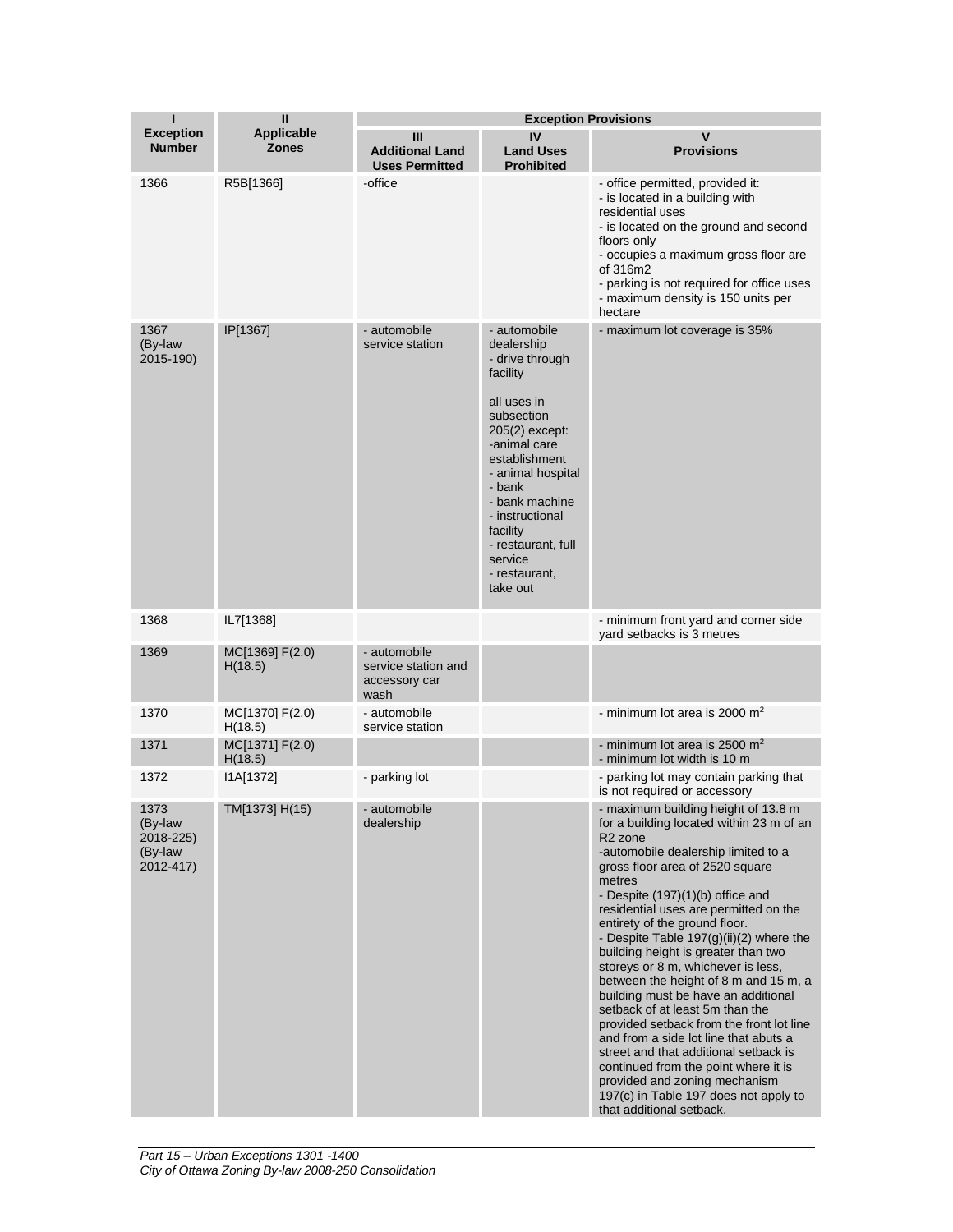| ī                                                                                                                                               | $\mathbf{I}$                      | <b>Exception Provisions</b>                                                                             |                                                             |                                                                                                                                                                                                                                                                                                                                                                                                                                                                                                                                                                                                                                                                                                                                                                                                                                                                                                                                                                                                                                                                                                                                               |  |  |
|-------------------------------------------------------------------------------------------------------------------------------------------------|-----------------------------------|---------------------------------------------------------------------------------------------------------|-------------------------------------------------------------|-----------------------------------------------------------------------------------------------------------------------------------------------------------------------------------------------------------------------------------------------------------------------------------------------------------------------------------------------------------------------------------------------------------------------------------------------------------------------------------------------------------------------------------------------------------------------------------------------------------------------------------------------------------------------------------------------------------------------------------------------------------------------------------------------------------------------------------------------------------------------------------------------------------------------------------------------------------------------------------------------------------------------------------------------------------------------------------------------------------------------------------------------|--|--|
| <b>Exception</b><br><b>Number</b>                                                                                                               | <b>Applicable</b><br><b>Zones</b> | Ш<br><b>Additional Land</b><br><b>Uses Permitted</b>                                                    | IV<br><b>Land Uses</b><br><b>Prohibited</b>                 | v<br><b>Provisions</b>                                                                                                                                                                                                                                                                                                                                                                                                                                                                                                                                                                                                                                                                                                                                                                                                                                                                                                                                                                                                                                                                                                                        |  |  |
| 1374<br>(By-law<br>2015-45)<br>(By-law<br>2010-139)                                                                                             | AM[1374] H(22)                    |                                                                                                         |                                                             | - required parking for office uses on<br>this site may be located on lands<br>zoned AM[1375] H(22)                                                                                                                                                                                                                                                                                                                                                                                                                                                                                                                                                                                                                                                                                                                                                                                                                                                                                                                                                                                                                                            |  |  |
| 1375<br>(By-law<br>2010-139)                                                                                                                    | AM[1375] H(22)                    | - parking lot<br>providing required<br>parking for lands<br>located on lands<br>zoned AM[1374]<br>H(22) | - all residential<br>uses listed in<br>subsection<br>185(2) |                                                                                                                                                                                                                                                                                                                                                                                                                                                                                                                                                                                                                                                                                                                                                                                                                                                                                                                                                                                                                                                                                                                                               |  |  |
| 1376<br>(By-law<br>2016-249)<br>(OMB)<br>Order File<br>#PL140185.<br>issued<br>March 9,<br>2015)<br>(By-law<br>2014-22)<br>(By-law<br>2013-112) | I2E[1376] S 232                   |                                                                                                         |                                                             | - maximum permitted building heights<br>and minimum yard set backs are<br>regulated in accordance with<br>Schedule 232 to this by-law<br>- minimum separation distance<br>permitted between buildings is 1.2 m.<br>- unless otherwise noted on Schedule<br>232, the minimum separation distance<br>permitted between a building and a<br>building lot line is 3.0 m.<br>- required parking for any uses in the<br>I2E[1376] Sch.232 subzone may be<br>provided anywhere within I2E[1376]<br>Sch.232., I2E[1377]F(3.0), I2A [1378]<br>Sch.232 and I2A[347] F(3.0) and I2A<br>[2029], TD2[2077], TD3[2090],<br>TD3[2077] H(107), TD3[2077] H(137)<br>zoned lands<br>- minimum parking rate required for<br>commercial uses is based on Area Z<br>as set out in Section 101.<br>-30% of the area of each property to<br>be developed must be landscaped<br>area, which may include a rear lane.<br>The 30% landscaped area<br>requirement will be calculated at the<br>time of building permit issuance based<br>on the limits of the land being<br>developed as identified on<br>the building permit application for a<br>proposed development. |  |  |
| 1377<br>(By-law<br>2016-249)<br>(OMB)<br>Order File<br>#PL140185,<br>issued<br>March 9,<br>2015)<br>(By-law<br>2014-22)<br>(By-law<br>2013-112) | I2E[1377] F(3.0)                  |                                                                                                         |                                                             | - despite any provisions set out in<br>Section 171(4), the minimum required<br>setback for a building from a lot line<br>adjacent to a public street, driveway or<br>private way leading to a public street<br>is $3.0m$<br>- required parking for any uses in the<br>12E[1377] F(3.0) subzone may be<br>provided anywhere within I2E[1376]<br>Sch.232, I2E[1377] F (3.0), I2A [1378]<br>Sch. 232 and I2A[347] F(3.0) and I2A<br>[2029], TD2[2077], TD3[2090],<br>TD3[2077] H(107), TD3[2077] H(137)<br>zoned lands<br>- minimum parking rate required for<br>commercial uses is based on Area Z<br>as set out in Section 101.<br>- maximum floor space index (FSI) is<br>3.0 and this gross floor area may be<br>distributed over any lands in the I2E<br>[1376] F $(3.0)$ and lands within the<br>I2A[347] F(3.0) subzone provided that<br>with each application for a building                                                                                                                                                                                                                                                             |  |  |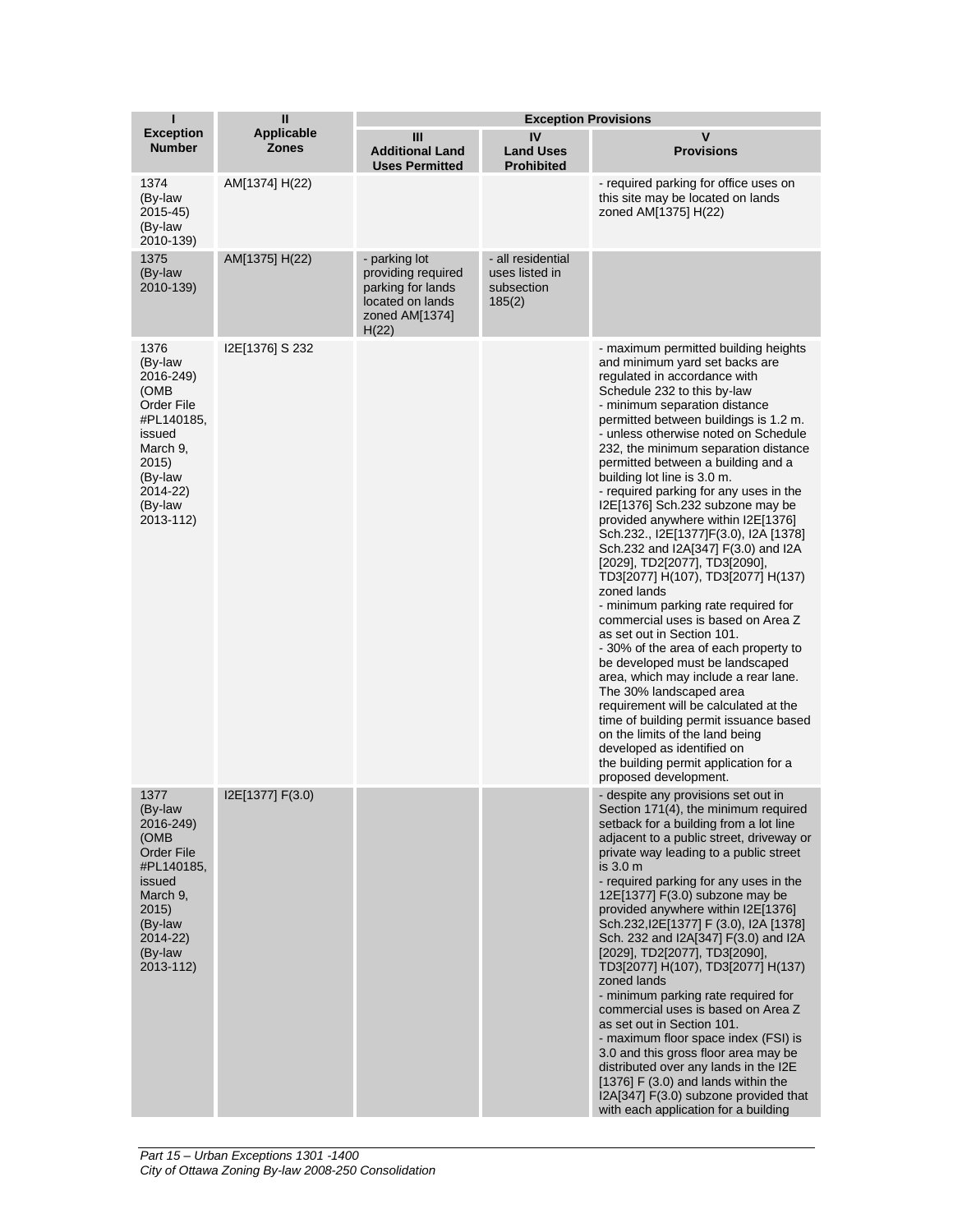| П                                                                                                                      | $\mathbf{I}$                      | <b>Exception Provisions</b>                                |                                             |                                                                                                                                                                                                                                                                                                                                                                                                                                                                                                                                                                                                                                                                                                                                                                                                                                                                                                                                                                                          |  |
|------------------------------------------------------------------------------------------------------------------------|-----------------------------------|------------------------------------------------------------|---------------------------------------------|------------------------------------------------------------------------------------------------------------------------------------------------------------------------------------------------------------------------------------------------------------------------------------------------------------------------------------------------------------------------------------------------------------------------------------------------------------------------------------------------------------------------------------------------------------------------------------------------------------------------------------------------------------------------------------------------------------------------------------------------------------------------------------------------------------------------------------------------------------------------------------------------------------------------------------------------------------------------------------------|--|
| <b>Exception</b><br><b>Number</b>                                                                                      | <b>Applicable</b><br><b>Zones</b> | Ш<br><b>Additional Land</b><br><b>Uses Permitted</b>       | IV<br><b>Land Uses</b><br><b>Prohibited</b> | v<br><b>Provisions</b>                                                                                                                                                                                                                                                                                                                                                                                                                                                                                                                                                                                                                                                                                                                                                                                                                                                                                                                                                                   |  |
|                                                                                                                        |                                   |                                                            |                                             | permit, a detailed account, of the<br>gross floor area used to date and<br>remaining, is submitted indicating that<br>the cumulative gross floor of the two<br>zones are not exceeded.                                                                                                                                                                                                                                                                                                                                                                                                                                                                                                                                                                                                                                                                                                                                                                                                   |  |
| 1378<br>(OMB<br>Order File<br>#PL140185,<br>issued<br>March 9,<br>2015)<br>(By-law<br>2014-22)<br>(By-law<br>2013-112) | I2A[1378] S 232                   |                                                            | - residential use<br>buildings              | - maximum permitted building height is<br>shown on Schedule 232 of this by-law<br>- minimum yard setbacks are as<br>shown on Table 173 of this by-law<br>- required parking for any uses may be<br>provided anywhere within I2E[1376]<br>Sch. 232, I2E[1377] F (3.0), I2A[1378]<br>Sch.232 and I2A[347] F(3.0) and I2A<br>[2029], TD2[2077], TD3[2090],<br>TD3[2077] H(107), TD3[2077] H(137)<br>zoned lands                                                                                                                                                                                                                                                                                                                                                                                                                                                                                                                                                                             |  |
| 1379                                                                                                                   | LC1[1379]                         |                                                            |                                             | -section 190(1)(b) does not apply<br>- a retail food store, a restaurant, full<br>service or a restaurant, take-out are<br>permitted provided:<br>i) these uses are restricted to locations<br>on the ground floor or basement<br>ii) the maximum cumulative total gross<br>floor area occupied by these uses is<br>145 square metres<br>iii) the maximum cumulative total<br>gross floor area on the ground floor<br>which may be occupied by these uses<br>is<br>125 square metres<br>iv) if a restaurant, full service or<br>restaurant, take-out are located on the<br>ground floor, then a minimum of 55%<br>of the gross floor area of the ground<br>floor must be used as a retail food<br>store<br>v) any basement area used in<br>association with these uses<br>may be used only for accessory<br>storage and accessory office purposes<br>vi) if commercial uses are located on<br>the ground floor, then a minimum of 2<br>dwelling units must be located in<br>the building |  |
| 1380                                                                                                                   | MC[1380] F(2.5)<br>H(24)          | - warehouse limited<br>to a self-storage<br>facility       |                                             |                                                                                                                                                                                                                                                                                                                                                                                                                                                                                                                                                                                                                                                                                                                                                                                                                                                                                                                                                                                          |  |
| 1381                                                                                                                   | GM12[1381] F(0.6)                 |                                                            |                                             | - maximum permitted height:<br>(i) within 20 m of a residential zone -<br>11 m.<br>(ii) within 30 m of a residential zone -<br>18 m, and<br>(iii) beyond 30 m of a residential zone<br>- 22 m                                                                                                                                                                                                                                                                                                                                                                                                                                                                                                                                                                                                                                                                                                                                                                                            |  |
| 1382                                                                                                                   | GM1[1382]                         | - gas bar<br>- car wash                                    |                                             |                                                                                                                                                                                                                                                                                                                                                                                                                                                                                                                                                                                                                                                                                                                                                                                                                                                                                                                                                                                          |  |
| 1383                                                                                                                   | IP[1383]                          | - parking lot                                              | - hotel                                     |                                                                                                                                                                                                                                                                                                                                                                                                                                                                                                                                                                                                                                                                                                                                                                                                                                                                                                                                                                                          |  |
| 1384                                                                                                                   | I1B[1384]                         | - retail store limited<br>to an outdoor<br>public market   |                                             |                                                                                                                                                                                                                                                                                                                                                                                                                                                                                                                                                                                                                                                                                                                                                                                                                                                                                                                                                                                          |  |
| 1385<br>(By-law<br>2008-326)                                                                                           | IL[1385]<br>IL2[1385]             | - place of worship<br>and one ancillary -<br>dwelling unit |                                             |                                                                                                                                                                                                                                                                                                                                                                                                                                                                                                                                                                                                                                                                                                                                                                                                                                                                                                                                                                                          |  |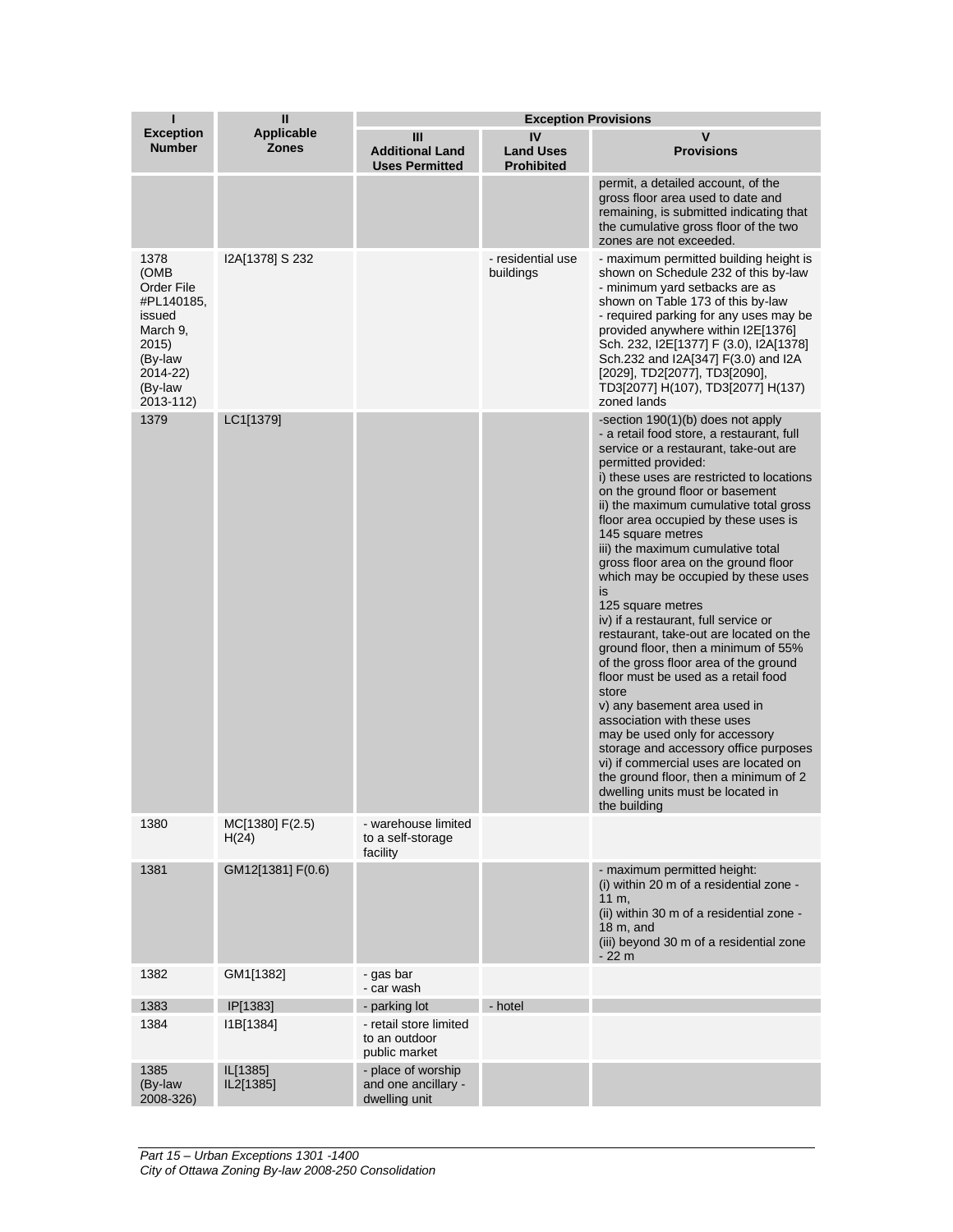| ī                                                                                                                                                   | $\mathbf{I}$                      | <b>Exception Provisions</b>                          |                                                                                      |                                                                                                                                                                                                                                                                                                                                                                                                                                                                                                                                                                                                                                                                                                                                                                                                                                                                                                                                                                                                                                                                                                                                                                                                                                                                                                                                                                                                                                                                                            |  |
|-----------------------------------------------------------------------------------------------------------------------------------------------------|-----------------------------------|------------------------------------------------------|--------------------------------------------------------------------------------------|--------------------------------------------------------------------------------------------------------------------------------------------------------------------------------------------------------------------------------------------------------------------------------------------------------------------------------------------------------------------------------------------------------------------------------------------------------------------------------------------------------------------------------------------------------------------------------------------------------------------------------------------------------------------------------------------------------------------------------------------------------------------------------------------------------------------------------------------------------------------------------------------------------------------------------------------------------------------------------------------------------------------------------------------------------------------------------------------------------------------------------------------------------------------------------------------------------------------------------------------------------------------------------------------------------------------------------------------------------------------------------------------------------------------------------------------------------------------------------------------|--|
| <b>Exception</b><br><b>Number</b>                                                                                                                   | <b>Applicable</b><br><b>Zones</b> | Ш<br><b>Additional Land</b><br><b>Uses Permitted</b> | IV<br><b>Land Uses</b><br><b>Prohibited</b>                                          | $\mathbf v$<br><b>Provisions</b>                                                                                                                                                                                                                                                                                                                                                                                                                                                                                                                                                                                                                                                                                                                                                                                                                                                                                                                                                                                                                                                                                                                                                                                                                                                                                                                                                                                                                                                           |  |
| 1386                                                                                                                                                | LC[1386]                          | - place of assembly<br>- place of worship            | - recreational<br>and athletic<br>facility<br>- restaurant, fast<br>food             |                                                                                                                                                                                                                                                                                                                                                                                                                                                                                                                                                                                                                                                                                                                                                                                                                                                                                                                                                                                                                                                                                                                                                                                                                                                                                                                                                                                                                                                                                            |  |
| 1387<br>(By-law<br>2015-41)<br>(By-law<br>2012-216)<br>(By-law<br>2012-180)<br>(By-law<br>2011-433)<br>(By-law<br>2008-418)<br>(By-law<br>2008-386) | MC7[1387]<br>MC7[1387]-h          |                                                      | -new stand<br>alone retail or<br>restaurant uses<br>in excess of 900<br>$m2$ in area | -the maximum gross leasable area is<br>40,000 $m2$<br>-for a retail commercial use having a<br>gross leasable area of more than<br>16,000 $m^2$ , parking must be provided<br>at a rate of at least 4.61 parking<br>spaces for every 100 $m2$ of gross<br>leasable area<br>-clauses $192(7)(c)$ , (d) and (e) do not<br>apply<br>-surface parking is limited to the rate<br>of 5.0 spaces per 100 square metres<br>of gross leasable area plus 15%<br>-where any part of a building is located<br>within 10 metres of a lot line abutting<br>Trainyards Drive, Industrial Avenue or<br>Belfast Road, the maximum setback<br>for that building from that lot line is 4.5<br>metres and the yard must be<br>landscaped<br>-no more than 45% of the frontage<br>along Industrial Avenue and Belfast<br>Road can be occupied by parking,<br>-new, after December 14, 2011, stand<br>alone retail and restaurant uses that<br>are in excess of 900 $m2$ in area are<br>prohibited until such time as the<br>holding symbol is removed.<br>-the holding symbol can only be<br>removed, in whole or in part, upon the<br>completion of required studies to the<br>satisfaction of the General Manager of<br>Planning and Growth Management, to<br>determine environmental remediation<br>required, if there is adequate sewer,<br>water and road capacity to<br>accommodate the development and if<br>not, what measures or improvements<br>have to be completed to provide for<br>this capacity. |  |
| 1388<br>(By-law<br>2008-420)<br>(By-law<br>2008-418)<br>(By-law<br>2008-386)                                                                        | IP11[1388]<br>S <sub>123</sub>    | -parking garage                                      |                                                                                      |                                                                                                                                                                                                                                                                                                                                                                                                                                                                                                                                                                                                                                                                                                                                                                                                                                                                                                                                                                                                                                                                                                                                                                                                                                                                                                                                                                                                                                                                                            |  |
| 1389                                                                                                                                                | R4P[1389]                         |                                                      |                                                                                      | - minimum corner side yard is 1.65 m<br>- minimum interior side yard is 0.85 m<br>- minimum rear yard is 4.95 m<br>- one parking space in the front yard<br>abutting Echo Drive, no wider than<br>2.6m and no longer than 5.2 m, is<br>permitted                                                                                                                                                                                                                                                                                                                                                                                                                                                                                                                                                                                                                                                                                                                                                                                                                                                                                                                                                                                                                                                                                                                                                                                                                                           |  |
| 1390                                                                                                                                                | R4N[1390] H(13.5)                 |                                                      |                                                                                      | In the case of an apartment building or<br>retirement home:<br>- calculation of landscaped open<br>space may include that area of a roof<br>deck over parking spaces                                                                                                                                                                                                                                                                                                                                                                                                                                                                                                                                                                                                                                                                                                                                                                                                                                                                                                                                                                                                                                                                                                                                                                                                                                                                                                                       |  |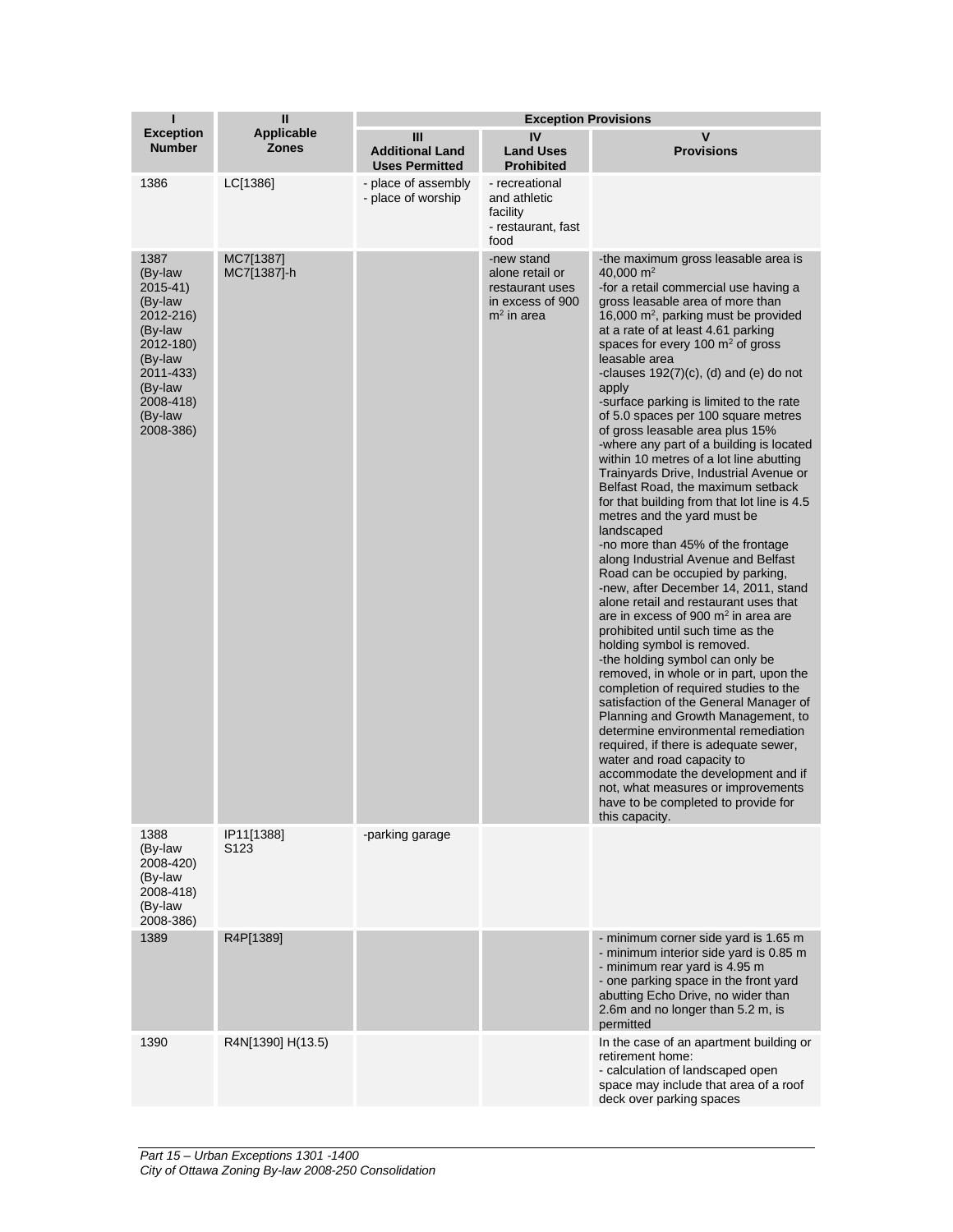| ı                                 | $\mathbf{I}$<br><b>Applicable</b><br><b>Zones</b> | <b>Exception Provisions</b>                          |                                                                                                                                             |                                                                                                                                                                                                                                                                                                                                                                                                                                                                                                                                                                                                                                              |  |
|-----------------------------------|---------------------------------------------------|------------------------------------------------------|---------------------------------------------------------------------------------------------------------------------------------------------|----------------------------------------------------------------------------------------------------------------------------------------------------------------------------------------------------------------------------------------------------------------------------------------------------------------------------------------------------------------------------------------------------------------------------------------------------------------------------------------------------------------------------------------------------------------------------------------------------------------------------------------------|--|
| <b>Exception</b><br><b>Number</b> |                                                   | Ш<br><b>Additional Land</b><br><b>Uses Permitted</b> | IV<br><b>Land Uses</b><br><b>Prohibited</b>                                                                                                 | v<br><b>Provisions</b>                                                                                                                                                                                                                                                                                                                                                                                                                                                                                                                                                                                                                       |  |
|                                   |                                                   |                                                      |                                                                                                                                             | - for walls up to 13.5 m in height, the<br>minimum side yard setback is 1.5 m<br>- minimum rear yard setback for a roof<br>deck over parking spaces is 1.5 m<br>- parking is calculated at the rate of<br>0.4 spaces per dwelling unit and<br>visitor parking is calculated at the rate<br>of 0.13 parking spaces per unit after<br>the first 12 units                                                                                                                                                                                                                                                                                       |  |
| 1391<br>(By-law<br>2012-334)      | R3N[1391]                                         |                                                      | - townhouse<br>dwelling                                                                                                                     | - minimum corner side yard setback is<br>3.0 <sub>m</sub><br>- minimum front yard setback is 4.5 m<br>- maximum building height limit for a<br>detached or semi-detached house is<br>10.7 m<br>- maximum permitted projection for a<br>canopy, open balcony or open<br>stairway into a required front yard is<br>2.5 <sub>m</sub><br>- minimum required driveway width is<br>3.6 m<br>- there are no yard or height<br>requirements for a building designated<br>under the Ontario Heritage Act<br>- despite anything to the contrary any<br>number of residential units are<br>permitted in a building designated<br>under the Heritage Act |  |
| 1392                              | R4U[1392]                                         |                                                      |                                                                                                                                             | - no front yard setback required<br>- minimum northerly and southerly<br>interior side yards are 1.75 m<br>- maximum permitted projection into a<br>required rear yard is 2.2 m<br>- maximum building height for an<br>apartment building designated under<br>the Ontario Heritage Act is 14.0 m<br>- maximum building height for stacked<br>townhouses is 12.0 m<br>- landscape buffer must be a minimum<br>of 0.6 m in width<br>- amenity area must be a minimum of<br>4.5 $m^2$ per dwelling unit                                                                                                                                         |  |
| 1393<br>(By-law<br>$2011 - 45$    | AM[1393]                                          |                                                      |                                                                                                                                             | -despite Table 185(h)(ii), a landscaped<br>area with a minimum width of 5.18<br>metres is required along the lot line<br>abutting Lerner Way                                                                                                                                                                                                                                                                                                                                                                                                                                                                                                 |  |
| 1394                              | R3Y[1394]                                         |                                                      |                                                                                                                                             | - minimum lot width is 5 m<br>- maximum density is 36 units per<br>hectare<br>- maximum lot coverage is 40%                                                                                                                                                                                                                                                                                                                                                                                                                                                                                                                                  |  |
| 1395<br>(By-law<br>2012-334)      | R5A[1395]                                         |                                                      | - detached<br>dwelling<br>- duplex dwelling<br>- linked-<br>detached<br>dwellina<br>- semi-detached<br>dwelling<br>- three-unit<br>dwelling | Zone requirements for townhouse<br>dwellings:<br>- minimum lot area is 140 m2 per<br>dwelling unit<br>- minimum lot frontage 5.0 m per<br>dwelling unit<br>- minimum side yard setback 1.2 m<br>- minimum corner side yard setback is<br>3 <sub>m</sub><br>- maximum lot coverage is 65%<br>- maximum building height is 9.0 m<br>- maximum townhouse dwelling units<br>is 30<br>Zone requirements for stacked row                                                                                                                                                                                                                           |  |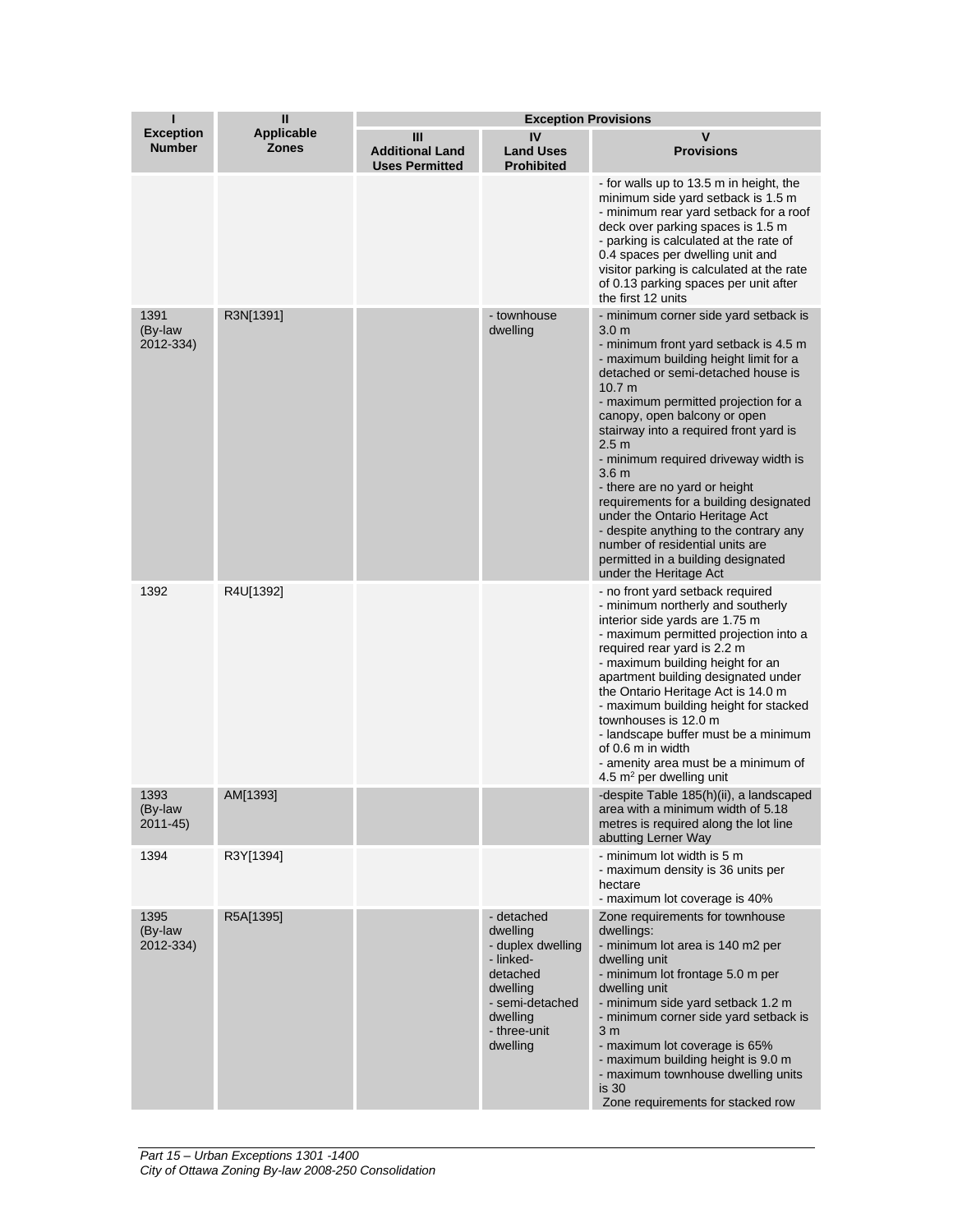| П                                 | $\mathbf{I}$                      | <b>Exception Provisions</b>                          |                                                                                                                                             |                                                                                                                                                                                                                                                                                                                                                                                                                                                                                                                                                                                                                                                                                                                                                                                                                                                                                                                                                                                                                                                                                                                                                                                                                                                                                                             |  |
|-----------------------------------|-----------------------------------|------------------------------------------------------|---------------------------------------------------------------------------------------------------------------------------------------------|-------------------------------------------------------------------------------------------------------------------------------------------------------------------------------------------------------------------------------------------------------------------------------------------------------------------------------------------------------------------------------------------------------------------------------------------------------------------------------------------------------------------------------------------------------------------------------------------------------------------------------------------------------------------------------------------------------------------------------------------------------------------------------------------------------------------------------------------------------------------------------------------------------------------------------------------------------------------------------------------------------------------------------------------------------------------------------------------------------------------------------------------------------------------------------------------------------------------------------------------------------------------------------------------------------------|--|
| <b>Exception</b><br><b>Number</b> | <b>Applicable</b><br><b>Zones</b> | Ш<br><b>Additional Land</b><br><b>Uses Permitted</b> | IV<br><b>Land Uses</b><br><b>Prohibited</b>                                                                                                 | $\mathbf v$<br><b>Provisions</b>                                                                                                                                                                                                                                                                                                                                                                                                                                                                                                                                                                                                                                                                                                                                                                                                                                                                                                                                                                                                                                                                                                                                                                                                                                                                            |  |
|                                   |                                   |                                                      |                                                                                                                                             | dwellings:<br>- minimum lot area is 2000 $m2$<br>- minimum lot frontage is 25 m<br>Minimum parking standard for:<br>- apartment dwelling and stacked<br>dwelling is 1.15 spaces per unit,<br>including 0.15 paces per dwelling unit<br>for visitors' parking<br>- affordable apartment dwelling is 0.7<br>spaces per unit where such dwelling is<br>funded by a municipal or provincial<br>grant<br>- No lot, building or structure adjacent<br>to Brisebois Creek may be located<br>closer than 10 m to the top of the bank<br>of the creek.<br>- No public or private road adjacent to<br>Brisebois Creek may be located closer<br>than 10 m measured from the edge of<br>the pavement to the top of the bank of<br>the creek.<br>- A driveway passing through other<br>zones to provide ingress and egress<br>to and from any lot or parking space<br>within the R5A[1396] zone is<br>permitted.                                                                                                                                                                                                                                                                                                                                                                                                         |  |
| 1396<br>(By-law<br>2012-334)      | R5A[1396]                         |                                                      | - detached<br>dwelling<br>- duplex dwelling<br>- linked-<br>detached<br>dwelling<br>- semi-detached<br>dwelling<br>- three-unit<br>dwelling | Zone requirements for townhouse<br>dwellings:<br>- minimum lot area is 140 $m2$ per<br>dwelling unit<br>- minimum lot frontage 5.0 m per<br>dwelling unit<br>- minimum side yard setback 1.2 m<br>- minimum corner side yard setback is<br>3 <sub>m</sub><br>- maximum lot coverage is 65%<br>- maximum building height is 9.0 m<br>- maximum townhouse dwelling units<br>is 30<br>Zone requirements for stacked row<br>dwellings:<br>- minimum lot area is 2000 $m2$<br>- minimum lot frontage is 25 m<br>Minimum parking standard for:<br>-apartment dwelling and stacked<br>dwelling is 1.15 spaces per unit,<br>including 0.15 paces per dwelling unit<br>for visitors' parking<br>- affordable apartment dwelling is 0.7<br>spaces per unit where such dwelling is<br>funded by a municipal or provincial<br>grant<br>- No lot, building or structure adjacent<br>to Brisebois Creek may be located<br>closer than 10 m to the top of the bank<br>of the creek.<br>-No public or private road adjacent to<br>Brisebois Creek may be located closer<br>than 10 m measured from the edge of<br>the pavement to the top of the bank of<br>the creek.<br>- A driveway passing through other<br>zones to provide ingress and egress<br>to and from any lot or parking space<br>within the R5A[1396] zone is |  |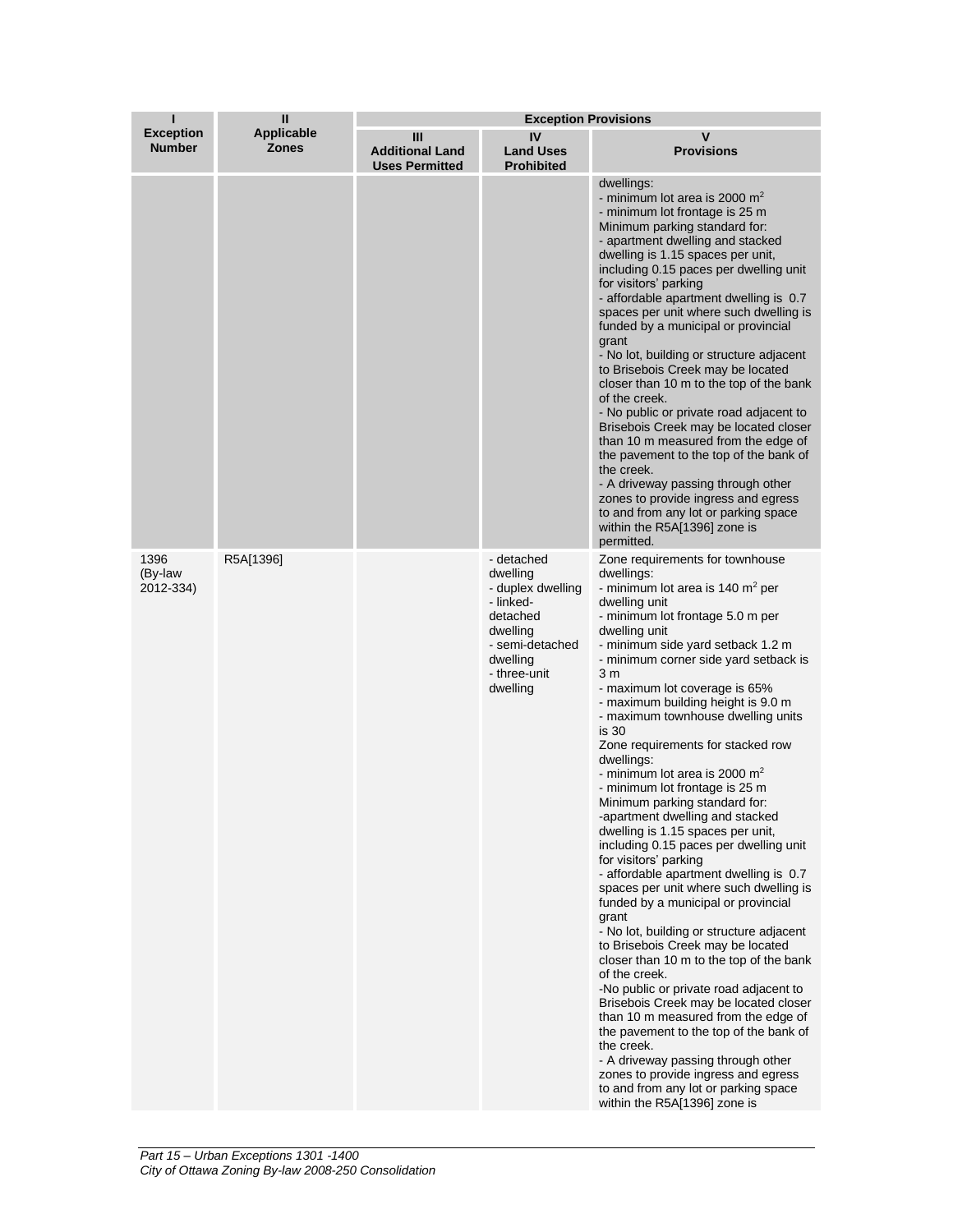| ı                                 | $\mathbf{I}$                      | <b>Exception Provisions</b>                          |                                             |                                                                                                                                                                                                                                                                                                                                                                                                                                                                                                                                                                                                                                                                                                                                                                                                                                       |  |
|-----------------------------------|-----------------------------------|------------------------------------------------------|---------------------------------------------|---------------------------------------------------------------------------------------------------------------------------------------------------------------------------------------------------------------------------------------------------------------------------------------------------------------------------------------------------------------------------------------------------------------------------------------------------------------------------------------------------------------------------------------------------------------------------------------------------------------------------------------------------------------------------------------------------------------------------------------------------------------------------------------------------------------------------------------|--|
| <b>Exception</b><br><b>Number</b> | <b>Applicable</b><br><b>Zones</b> | Ш<br><b>Additional Land</b><br><b>Uses Permitted</b> | IV<br><b>Land Uses</b><br><b>Prohibited</b> | v<br><b>Provisions</b>                                                                                                                                                                                                                                                                                                                                                                                                                                                                                                                                                                                                                                                                                                                                                                                                                |  |
|                                   |                                   |                                                      |                                             | permitted.<br>- Maximum building height for a main<br>building is 105 m A.S.L. and no<br>building may exceed 10 storeys                                                                                                                                                                                                                                                                                                                                                                                                                                                                                                                                                                                                                                                                                                               |  |
| 1397                              | R1WW[1397]                        |                                                      |                                             | - minimum residential density is 29<br>units per hectare<br><b>Permitted Projections:</b><br>- a covered or uncovered balcony,<br>porch, deck, platform and verandah,<br>with a maximum of two enclosed<br>sides, excluding those covered by<br>canopies and awnings, may project up<br>to 1.5 metres from the front or corner<br>lot line where the width of the abutting<br>roadway is 18 m or greater and up to<br>3.0 m where the width of the abutting<br>roadway is 14 m or greater but less<br>than $18 \text{ m}$<br>- balcony, bay window, belt courses,<br>chimney breasts, cornices, eaves,<br>gutters, pilasters or other similar<br>architectural features and sills may<br>project up to 3.0 m from the front or<br>corner lot line where the width of the<br>abutting roadway is 14 m or greater<br>but less than 18 m |  |
| 1398                              | R1V[1398]                         |                                                      |                                             | - minimum front yard setback is 5.5 m<br>for the main building and 5 m for an<br>attached garage except where there is<br>a planned sidewalk within the road<br>boulevard abutting the<br>subject lot, then the front yard setback<br>from the garage is 6.15 m<br>- maximum lot coverage is 60%<br>- maximum building height is 11 m<br>- minimum horizontal distance<br>between a building line and a sight-<br>triangle is 3 m                                                                                                                                                                                                                                                                                                                                                                                                     |  |
| 1399                              | R3Y[1399]                         |                                                      |                                             | - minimum lot width is 5 m<br>- minimum front yard setback is 6 m<br>- minimum interior side yard setback is<br>1.5 <sub>m</sub><br>- minimum rear yard setback is 9 m<br>abutting an arterial road and 7.5 m in<br>all other cases<br>- maximum lot coverage is 60%<br>- minimum horizontal distance<br>between a building line and a sight-<br>triangle is 3 m<br>- a covered or uncovered balcony,<br>porch, deck, platform and verandah,<br>with a maximum of two enclosed<br>sides, excluding those covered by<br>canopies and awnings, may project up<br>to 1.5 metres from the front or corner<br>lot line where the width of the abutting<br>roadway is 18 m or greater and up to<br>3.0 m where the width of the abutting<br>roadway is 14 m or greater but less<br>than 18 m                                                |  |
| 1400<br>(By-law<br>2020-291)      | R4Z[1400]                         |                                                      |                                             | - minimum interior side yard setback<br>is 6 m<br>- maximum front yard setback is 5.5 m                                                                                                                                                                                                                                                                                                                                                                                                                                                                                                                                                                                                                                                                                                                                               |  |